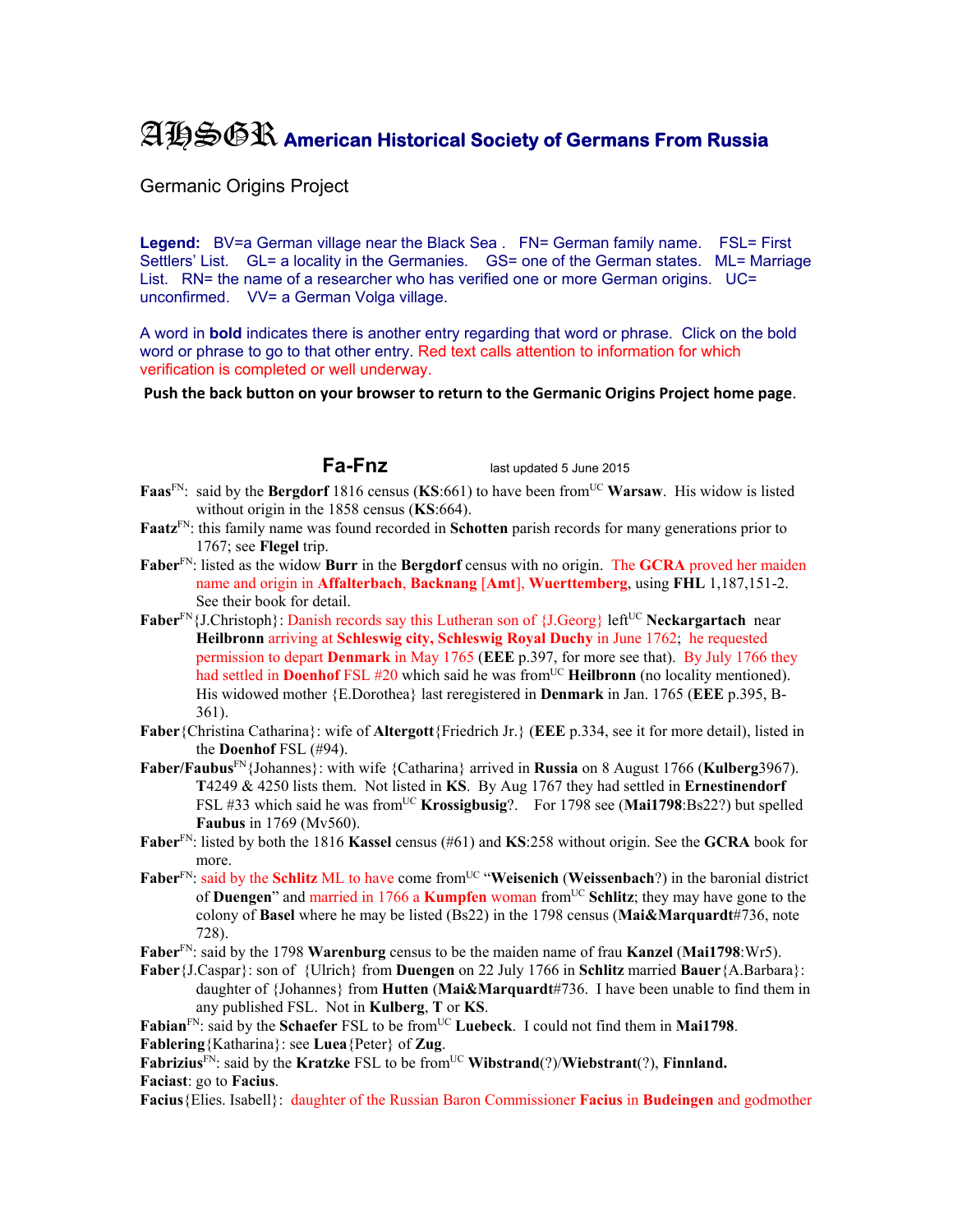at the 26 March 1766 **Buedingen** baptism of a daughter of **Walser**{J.Friedrich & Catharina Dorothea} (**Mai&Marquardt**#1201). Not found in any later source.

- **Facius**{Joh.): the Russian Imperial Commissioner and father of {Elies. Isabell} and godfather of a son of **Legai/Legue**{Jean & Eve Elise} (**Mai&Marquardt**#1210a & 1201). Not found in **T**. Found in no later source.
- **Facius/Faciast/Fazius**{Christina/A.Christina}: on 8 Aug 1766 this widow arrived in Russia with 2 sons: Philipp 10 & Johann 5, said to be from **Waldeck** (**Kulberg**3535). Later in 1766 {A.Christina} and the two sons now 11 & 7, took transport in **Oranienbaum** for the **Volga**, said to be from **Waldeck** (**T**503-505). Dodie **Rotherham** figured out that she must have been the new wife of **Mittelhof**{Jacob} listed in **Kukkus** FSL #36. In 1798 **Fazius**{Philip}.is still living in **Kukkus**  (**Mai1798**:Kk01), {Heinrich} is living in **Straub** (**Mai1798**:Sr41). Dodie **Rotherham** tracked them down.
- **Facius/Fazius** {Heinrich}<sup>FN</sup>: son of Christina, his wife's maiden name was given as **Sparwasser**{Margaretha**}** in 1798 (**Mai1798**:Sr41).
- **Facius/Fazius**{Philipp}FN: son of Christina, his wife's maiden name was given as **Reinhard**{A.Maria} in 1798 (**Mai1798**:Kk01).
- **Fackenbusch** FN: said by the **Brabander** FSL to be from<sup>UC</sup> **Elbruck**?, **Wachtenberg**?. I could not find this family in the 1798 Volga censuses.
- **Faeber**FN: see **Ferber**.
- **Faeling**?FN: this widow was said by the **Dehler** FSL to be from<sup>UC</sup> **Kurmainz** (no locality indicated). I could not find her in the 1798 Volga censuses.
- **Faelsing/Felsing/Feltsing/Feltz**{Ludwig Jakob}: he was said to be from UC **Giessen**UC and on 4 April 1766 in **Buedingen** he married **Herdt**{Elisabeth} (**Mai&Marquardt**#474). **KS**127 repeated most of this information. **Felsing**{Jakob}, wife {Johanna} and 4 children arrived in Russia 4 July 1766, he said to be fromUC **Darmstadt** (**Kulberg**1278). Later in 1766 {Jacob & A.Elisabeth} and the 4 children took transport in **Oranienbaum** for the **Volga** (**T**5386-5391). By 7 June 1767 they all had settled at **Paulskaya** FSL #44, he said to be fromUC **Giessen**. In 1798 the family name was spelled **Feltsing** and **Feltz** (**Mai1798**:Pl55/Bs09).
- **Faen**?{Katharina}: in 1798 in **Boisroux** she was said to have come from **Zuerich** (**Mai1798**:Bx27) found in no FSL and with no earlier colony indicated, she may represent a **Zuerich** first settler family.

**Fahler**FN: see **Faller**.

- **Fahrstedt**<sup>GL</sup>: an unidentified place said by the **Kano** FSL to be home<sup>UC</sup> to a **Fischer**{Heinrich} family, with a **Weiser** step-daughter in the household. This probably is the same place that was rendered **Vorstadt** for the other **Kano Fischer**. There was a Fahrstedt in the **Holstein Duchy**, some 39 miles NW of **Hamburg** city. There was a **Farnstaedt** some 3.5 miles NW of **Querfurt** town, in **Kursachsen**.
- **Fahrt**(?)GL**,** is an unidentified locality which, according to the **Frank** FSL, was in the state of **Hannover** and was home<sup>UC</sup> to a **Kemann**? family.
- Fahs {Jacob}: Danish records say this man left<sup>UC</sup> Wuerttemberg arriving at Flensburg, Schleswig Royal **Tondern Amt** in May 1762; they left in May 1765. They are recorded in the parish records of **Neu-Saratowka** colony near **St. Petersburg** (**EEE** p.397, for more see that).

**Faidel**FN: see **Feidel**.

**Failel**FN: see **Feidel**.

**Faiock**FN: this family that went to **Kassel** as well as Rohrbach, Odessa, was proven by the **GCRA** to be from **Vorderweidentahl**, **Bergzabern** [**Amt**], **Pfalz**. Also spelled **Veiock**. See their book for detail.

**Fajfer**<sup>VV</sup> : a variant spelling of **Pfeiffer**<sup>VV</sup>.

Fak?FN: said by the **Kano** FSL to be from<sup>UC</sup> **Benndorf**. I could not find this family in the 1798 Volga censuses.

**Falckenstern**: go to **Falkenstein**.

**Falde** FN: also see **Balde**.

**Falk**?FN: said by the **Ernestinendorf** FSL to be an orphaned sister of the wife in the **Becker**{J.Heinrich} household, as well as the maiden name of the wife. I cannot find these women in the 1798 Volga censuses.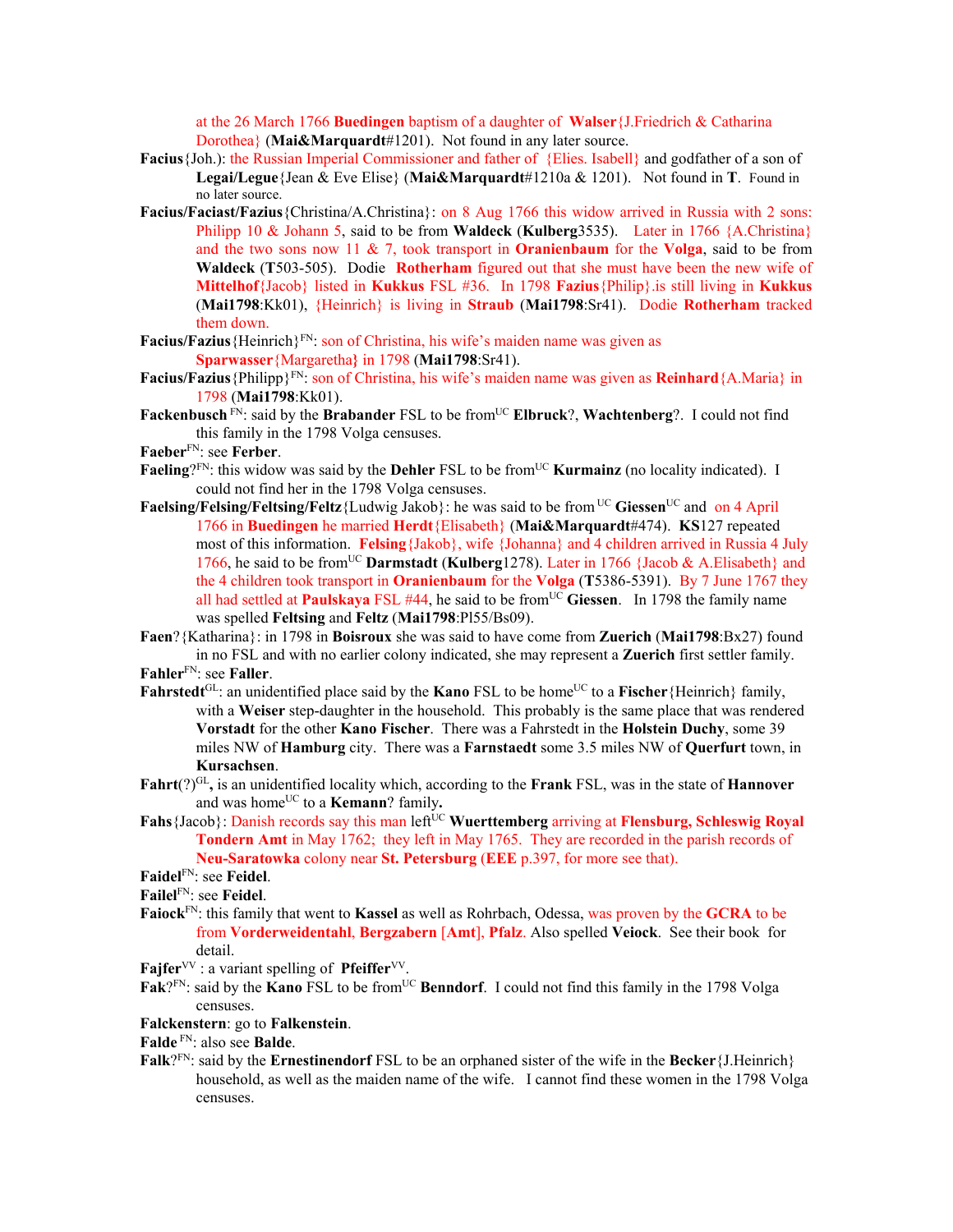- **Falk**{Christoph}FN: listed in the 1772 **Pobochnaya** first settlers' list (pb29) with no origin mentioned ; as yet not found in **Mai1798**.
- **Falk**FN: also see **Valk** and **Volk**.
- **Falkenbach**FN**:** see **Walkenbach.**
- **Falkenburg**<sup>GL</sup>:an unidentified place said by the **Kamenka** FSL to be home<sup>UC</sup> to a **Derillion**/Dirillion? family. There are many Falkenburgs in Germany, Austria, Poland and Sweden.
- **Falkenstein/Falckenstern**FN{Christoph}: Danish records say he arrived at **Flensburg, Schleswig Royal Tondern Amt**; he, his wife and 6 offspring lived at #2 "Jensens Hof" in Colony F13 'Koenigsanbau", **Flensburg Amt**, and requested permission to depart in May 1765. They are recorded in the parish records of **Neu-Saratowka** colony near **St. Petersburg** (**EEE** p.397-98, for more see that).
- **Falkenstein**<sup>FN</sup>{J.Philipp}: said by the **Schuck** FSL (#22) to be from<sup>UC</sup> **Hessloch**, **Kurpfalz**. Using LDS Film 948719 **Brent Mai** proved this man was baptized on 19 May 1744 in **Hessloch**. For more detail regarding this origin go to http://cvgs.cu-portland.edu/origins/f/falkenstein\_schuck.cfm. For 1795 and 1798 see **Mai1798**:Mv2646,Su8,9,12,Pf10,and Rt21.
- **Falckenstern**{Charlotte Dorothea}: was a godmother at the **Luebeck** baptism of a daughter of **Lauer**{Jacob & Barbara} (**Mai&Marquardt**#1343). Not found in any later source.
- **Falkenstein**<sup>GL</sup>: an unidentified place said (no locality mentioned) by the **Boaro** FSL to be home<sup>UC</sup> to a **Einike**? family. Said by the **Messer** FSL to be home<sup>UC</sup> to a **Schanz** family. Said (no locality mentioned) by the **Paulskaya** FSL to be home<sup>UC</sup> to a **Schweitzer** family. This could have referred to **Falkenstein County**, to four or five other small states, or to any of the dozen or so cities and towns named Falkenstein in the Germanies.
- **Falkenstein**GL/GS: an unidentified place which **EEE** p.651 said **Zeiseler**{Carl}, who settled in **Denmark** and then at **Kamenka** FSL #28, may have come from here.
- Falkenstein<sup>GS</sup>: according to Remmick there were at least 5 other small states by this name. One of them was in **Hessen** just N of **Frankfurt-am-Main** and owned by the **Nassau-Weilburg** family; one owned by **Austria** was near Rottweil Imperial City; one was near Roding in the Grand-Duchy of **Bavaria** but owned by the Duke of **Austria**; one was near Heidenheim in **Wuerttemberg Duchy**; and one was near Hettstedt in **Stolberg County**.
- **Falkenstein Grafschaft** i.e. **County**<sup>GS</sup>: this small county was in more than six scattered chunks mostly near and in the southern or pfalz section of **Nassau-Weilburg County** and on the middle to upper reaches of the Salz and Nahe Rivers and near the headwaters of the Alsenz (the largest tributary of the Nahe) River and of the Pfrimm River that flows E into the Rhine just N of **Worms**. Some of its cities were **Winnweiler**, **Falkenstein**, **Imsbach** and **Ilbesheim**. This country was wholly controlled by the Habsburgs.
- **Fallendorf**?<sup>FN</sup>: said by the **Enders** FSL to be from<sup>UC</sup> **Klein, Holstein**. The family name in 1798 was spelled **Wollendorf** (**Mai1798**:Rm12).
- **Faller**<sup>FN</sup>: both the 1816 **Kassel** census (#52) and **KS**:259 said this family came from<sup>UC</sup> Zeiskamm, **Germersheim** [**Amt**], **Rheinpfalz**. This origin was not checked. See the **GCRA** book for more.
- **Faller**<sup>FN</sup>{Blasius}: said by the **Katharinenstadt** FSL to be from<sup>UC</sup> **Freiburg** although a note in the FSL says he was from **Frankfurt-am-Main**. The family says his wife was a **Wegau**.
- **Faller**: see **Feller**.
- **Fallsee**: an unidentified place which **KS**127 says **Fetich**{Joseph} left<sup>UC</sup> in 1764.
- **Falquemont**, **Lorraine Province**, **France**: is 34..8 km SW of **Saarbruecken** city and was likely called **Falkenburg** in German, likely home of the **Derillion** who was a first settler in **Kamenka**.
- **Falthorn**FN: listed by both the 1816 **Kassel** census (#62,80) and **KS**:259 without origin. See the **GCRA** book for more.
- **Falun**<sup>GL</sup>, Schweden: is 121 miles NW of Stockholm, Sweden, and said by the **Boaro** FSL to be home<sup>UC</sup> to a **Bergmann** family.
- **Falwinhausen**?, **Waldeck** [**Principality**]: an unidentified place said by the **Ernestinendorf** FSL to be home<sup>UC</sup> to a **Grebing/Greving** family, and possibly to a **Jung** {H.Christian} family.
- **Falz**FN: listed by both the 1816 **Neudorf** census (#2) and **KS**:259 without origin. The **GCRA** found unverified references to origin in<sup>UC</sup> Calw; see their book for more. The better spelling is **Volz**.
- **Fanhausen**?<sup>GL</sup> or **Freihausen**?<sup>GL</sup>: an unidentified place said by the **Boregard** FSL to be home<sup>UC</sup> to the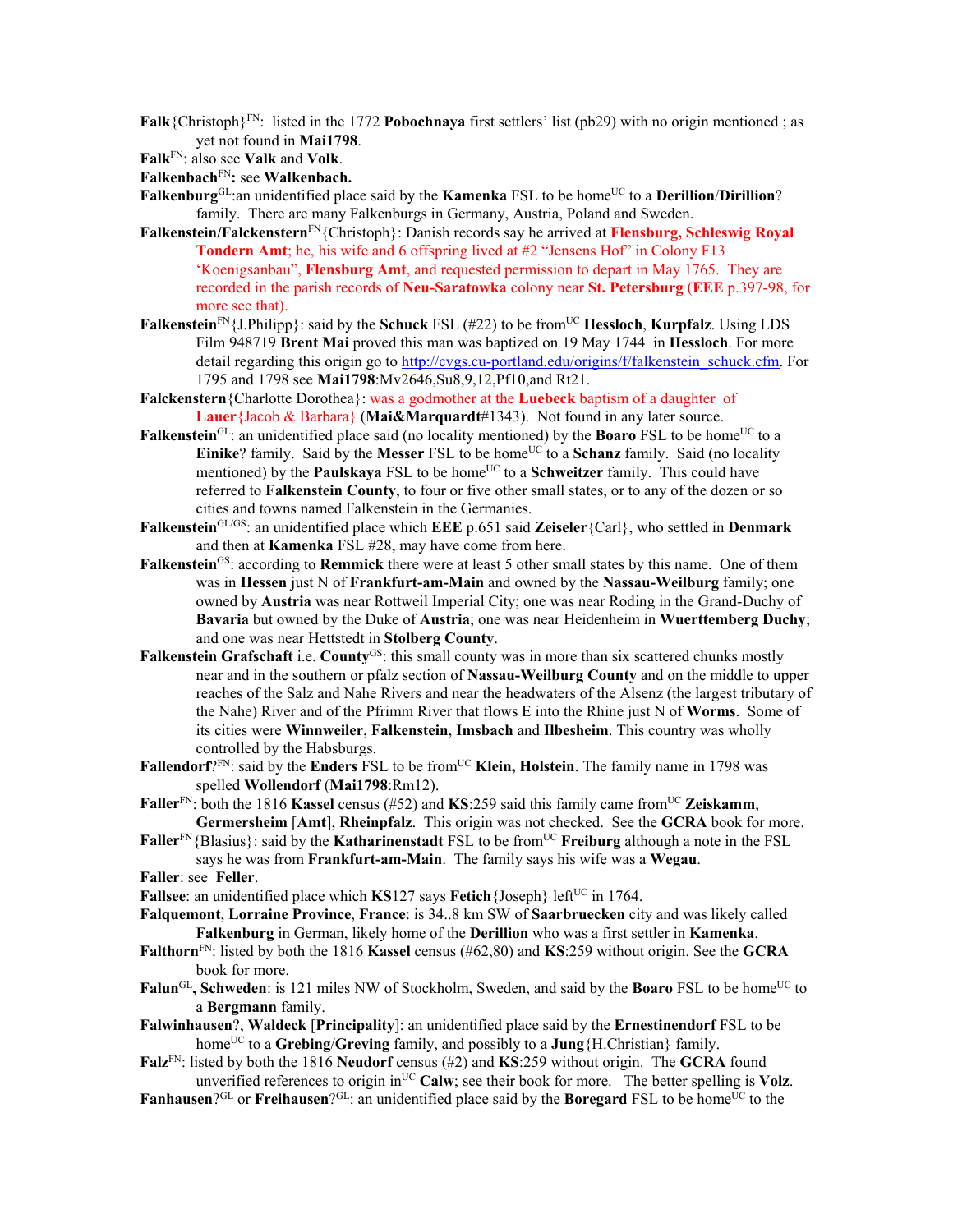**Kunz** family. There were dozens of similarly spelled places in the Germanies.

Fank?<sup>FN</sup>: said by the Boaro FSL to be from<sup>UC</sup> Leisel. I could not find this family in the 1798 Volga censuses.

Fanmispel?FN: said by the **Preuss** FSL to be from<sup>UC</sup> Leben, Brandenburg.

- **Fansch/Fensch/Fausch**{Magdalena}: married **Richter**{J.Friedrich} 1 June 1766 in **Rosslau**. **KS**127 and 150 say 1765. She is listed in **Lauwe** FSL (lw#44) no family name given. **KS**127 spelled it **Fensch**. KS127 spelled it **Fausch**.
- **Farenies**?FN: said by the **Ober-Monjou** 1776 movement table to be the maiden name of frau **Silberngon** (**Mai1798**:Mv2049). However, her maiden name is given as **Nagengart**[?] in 1798 (Om36).
- Faret/Farrette?<sup>FN</sup>: said by the Leichtling FSL to be from<sup>UC</sup> Monte de Marcon, France (no locality mentioned).
- **Farger**? $F_N$ : said by the **Koehler** FSL to be from<sup>UC</sup> **Fulda** (no locality given), and his frau's maiden name was given as **Eckstein** (no origin given). Her family namewas rendered the same way in 1798 (**Mai1798**:Kl19).

**Farnstaedt**GL: see **Fahrstedt**.

**Farrette**?FN, see **Faret.** 

**Fasching**<sup>FN</sup>: said by the **Seelmann** FSL to be from<sup>UC</sup> **Sulzdorf**, **Wuerzburg** [Bishopric]. For 1798 see **Mai1798**:Sm13.

**Fasselman**FN: this family name was found recorded in **Winterhausen** marriage records 1760-1769; see **Flegel** trip.

**Fassnacht/Fastnacht**<sup>FN</sup>: said by the **Leichtling** FSL to be from<sup>UC</sup> Orb/Bad Orb(?) (no locality mentioned).

Fast<sup>FN</sup>: said by the **Tiege** FSL to be from<sup>UC</sup> **Lackendorff**, **Elbing Amt**.

**Fastnacht**FN, see **Fassnacht.** 

- **Fau**FN: said by the **Paulskaya** FSL to be fromUC **Kinterchener**?, **Bamberg** with a **Mecker**? orphan boy in the household. I could not find this family in the 1798 Volga censuses.
- **Faubel**FN: see **Faupel**.

**Faubus**FN: see **Faber**.

- **Fauerbach**FN{A.Susanna}: married **Derr**{J.Michael} in **Kaichen** before heading for **Walter**.
- **Fauerbach**GL: there are 3 Fauerbachs in Germany all now in **Hessen**. **Fauerbach**, **Friedberg Imperial City**, is now a suburb or district on the SE of Friedberg. **Fauerbach**, **Hessen-Darmstadt**, nka **Fauerbach-bei-Nidda**, is 3 miles ESE of **Nidda** town and 14 miles ENE of **Freidberg** city. **Fauerbach**, **Solms-Braunfels Principality**, nka **Fauerbach-vor-der-Hoehe**, is 5 miles NW of **Friedberg** city.
- **Fauerbach**<sup>GL</sup>: country unidentified, said by the **Ernestinendorf** FSL to be home<sup>UC</sup> to a **Philipp** {Carl} family. Said by the **Buedingen** ML to be home<sup>UC</sup> to a **Koch** woman who married in 1766 a Goetz man; later this couple went to **Jagodnaja Poljana** (**Mai&Marquardt**#729). Said by the **Orlovskaya** FSL to be home<sup>UC</sup> to a **Mueller** family. Said by the **Susannental** FSL to be home<sup>UC</sup> to a **Baecker** family.
- **Fauerbach**GL, **Buedingen, Hessen:** a misidentified place said by the Stumpp version of the **Jagodnaja Poljana** FSL to be home<sup>UC</sup> to a **Koch** family. The Kromm version of the **Jagodnaja Poljana** FSL says he was from **Feuerbach** [i.e. **Fauerbach**] or **Nidda** (p.133). So this would have been **Fauerbach**, **Hessen-Darmstadt**.
- **Fauerbach**<sup>GL</sup>, [Hessen-]Darmstadt: nka **Fauerbach-bei-Nidda**, and said by the **Kraft** FSL to be home<sup>UC</sup> to a **Schwab**.
- **Fauerbach**<sup>GL</sup>, **Hessen-Darmstadt**: said by the **Frank** FSL to be home<sup>UC</sup> to **Adelmaier** and **Herzog** families. This was the same place as the previous entry.

**Fauerbach, [Solms-Braunfels Principality**]: said by the **Ernestinendorf** FSL to be home<sup>UC</sup> to **Hartmann** and **Wasmuth**/**Wassmuth** families. Kuhlberg said this was in **Solms**.

- **Fauerbach-bei-Nidda**GL: is 3 miles ESE of **Nidda** town and 14 miles ENE of **Freidberg** city, and was **Fauerbach**, **Hessen-Darmstadt Margraviate**.
- **Fauerbach-vor-der-Hoehe**GL: is 5 miles NW of **Friedberg** city and was **Fauerbach**, **Solms-Braunfels Principality**.
- **Faulstich**FN: said by the **Koehler** FSL to be the maiden name of a frau **Schmidt**.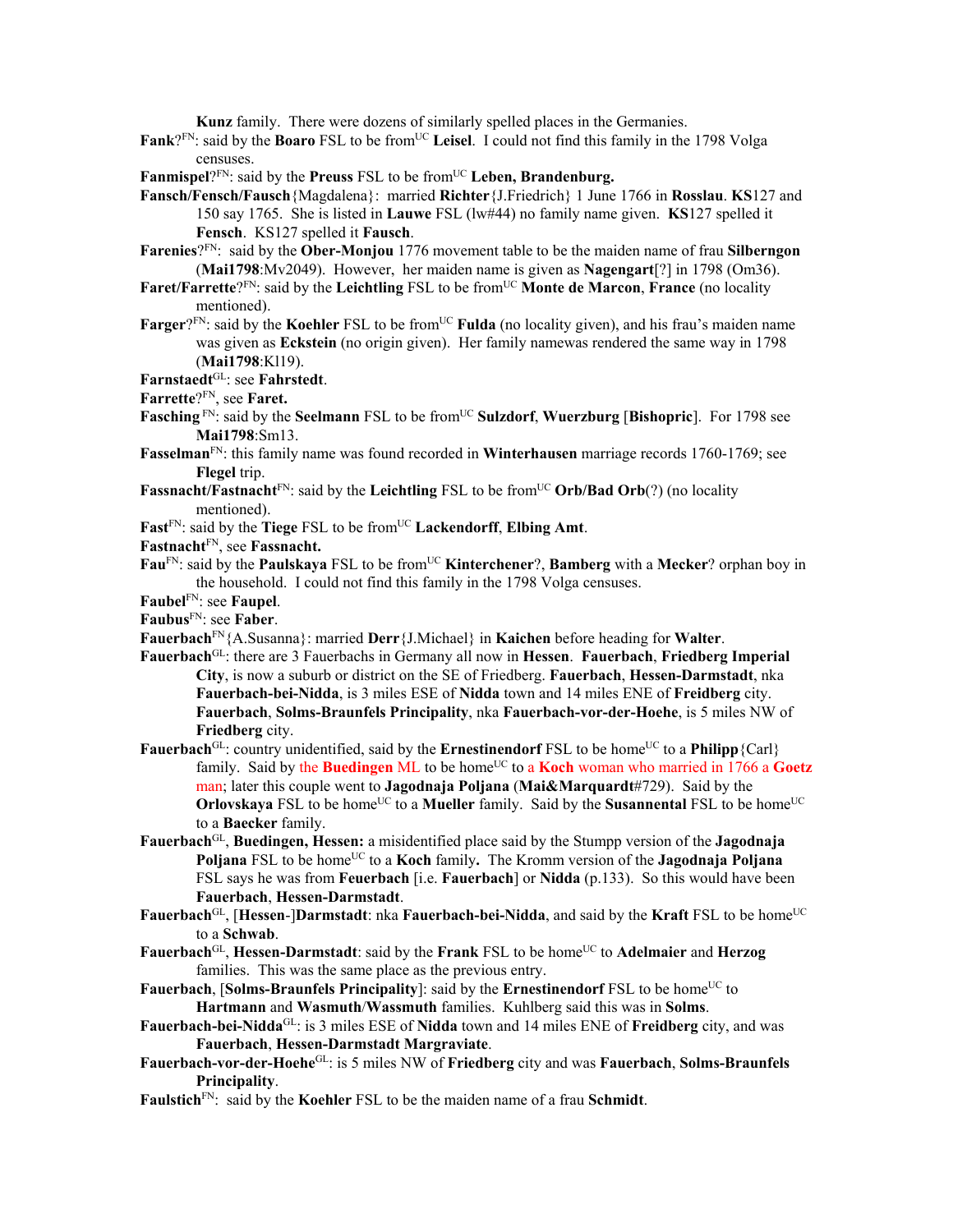- **Faupel**<sup>FN</sup>: said by the **Louis** FSL to be from<sup>UC</sup> **Meisenheim**, **Zweibruecken**. In 1798 the family name was spelled **Faubel** (**Mai1798**:Rl10).
- **Faure**{Jean}: married **Albrecht**{E.Margretha} in **Buedingen** 16 March 1766 (**Mai&Marquardt**#439 & **KS**127). Not found in any later source.
- **Faus/Faust** FN: said by the 1798 **Balzer** census to be the maiden name of the then frau **Blitz**  (**Mai1798**:Bz30).
- **Fausch**FN: see **Fansch**.
- **Fauser**FN: arrived in South Russia in 1819 and later settled in **Gueldendorf, Odessa**; family records found by **Curt Renz** in **Gomaringen, Reutlingen Oberamt, Wuerttemberg**.
- **Faust**{Conrad Jr}<sup>FN</sup>: said by the **Balzer** FSL (#100a) to be from<sup>UC</sup> **Isenburg** (no country or locality identified). The maiden name of frau **Faust**{Conrad Jr} was given as **Keller** in 1798 (**Mai1798**:Bz73).
- **Faust**{Conrad Sr}<sup>FN</sup>: said by the **Balzer** FSL (#100) to be from<sup>UC</sup> **Isenburg** (no country or locality identified). **KS**127 said he was from **Isenburgischen**This couple surely had died prior to the 1798 Volga censuses.
- **Faust**FN{Dorothea,Georg}: said by the 1798 **Schwed** census (Sw8) to have come there from **Boisroux**, but could not be found in any FSL.
- **Faust**FN{Johannes}: married **Reichert** {A.Margaretha} 19 April 1766 in **Buedingen**; both said to be fromUC **Reibach** (**Mai&Marquardt**#557). **KS**127and 150 said they were fromUC **Raibech** near **Dieburg** in **Hesse**. {Johann & Anna} arrived in **Russia** 31 July 1766, he said to be from<sup>UC</sup> **Darmstadt** (**Kulberg**2842). Not found in **T**. By 20 June 1766 his widow with 2 sons had settled at **Dobrinka** FSL #94, which said she was from<sup>UC</sup> Roth, Isenburg, and had moved to **Shcherbakovka** in 1768. Not identified in **Mai1798**.
- **Faust**{J.Georg}: married **Kalb**{A.Catharina} in **Buedingen** 22 March 1766 (**Mai&Marquardt**#459 & **KS**137). KS127 says he was from **Offenbac**h. Not found in any later source.
- **Faust<sup>FN</sup>:** according to the **Goebel** FSL this was the maiden name of **Haag** (from<sup>UC</sup> **Friedberg, Wuerzburg**)'s wife.
- Faust<sup>FN</sup>: said by the **Katharinenstadt** FSL to be from<sup>UC</sup> Alsfeld, Hessen.
- **Faust**<sup>FN</sup>: said (no locality mentioned) by the **Kutter** FSL to be from<sup>UC</sup> **Isenburg**. There is a high probability that the records for this family are in **Wolferborn** parish books – Dick Kraus.
- Faust<sup>FN</sup>: said by the Leitsinger FSL to be from<sup>UC</sup> Bamberg [Bishopric] (no locality mentioned). I could not find this family in the 1798 Volga censuses.
- **Faust**<sup>FN</sup>: said by the **Schuck** FSL to be from<sup>UC</sup> **Preetz**, **Holstein**. I could not find them in **Mai1798**.
- **Faust**FN: he died on the way to Russia and his widow, later frau **Hanisch**, was said by the **Urbach** FSL to be from<sup>UC</sup> Ulm.
- **Faust**<sup>FN</sup>: the wife (maiden name unknown) was said by the **Schuck** FSL to be from<sup>UC</sup> **Kreuznach**?, **Kurpfalz**.
- **Faus/Faust**{Charlotta}: by the time **Blitz**{J.Georg}arrived in Russia in July 1766 he evidently had remarried to this woman (**Balzer** FSL #72, and **Mai1798**:Bz30).
- **Faust**{J.Georg}: from **Offenbach, [Isenburg-Birstein Principality**] (now in **Hesse**) married **Kalb**{A.Catharina} 22 March 1766 in **Buedingen**. I did not find them in any published FSL or in **Mai1798**.
- **Faust**FN: this family name was found recorded in **Schlitz** marriage records 1762-1767; see **Flegel** trip.
- **Faust**FN: also see **Faus**.
- **Faustindorf** GL, **Volhynia**: according to the **GCRA** it was associated with **Reiser** and **Tebus** familes in 1842 and 1846 repectively. According to Jerry Frank it is now Faustynow some 36 km WSW of **Shitomir** which is nka Zhytomyr/Zhitomir, **Ukraine**, 83 miles W of **Kiev**.
- **Faut**FN: listed by the **Bergdorf** 1816 census (**KS**:659) without origin. Otherwise listed as **Fauth** (**KS**:260) which seems to be the preferred spelling.
- **Fauth**FN: listed by the **Bergdorf** 1816 census (**KS**:260) without origin. The **GCRA** proved that some of his children were born in **Doerrenbach**, **Bergzabern** [**Amt**], **Pfalz**, but they have been unable to locate the origin of the father; see their book for details. Also spelled **Faut**.

**Fazius**: go to **Facius**.

**Febor**?FN : see **Weber** of **Huck**.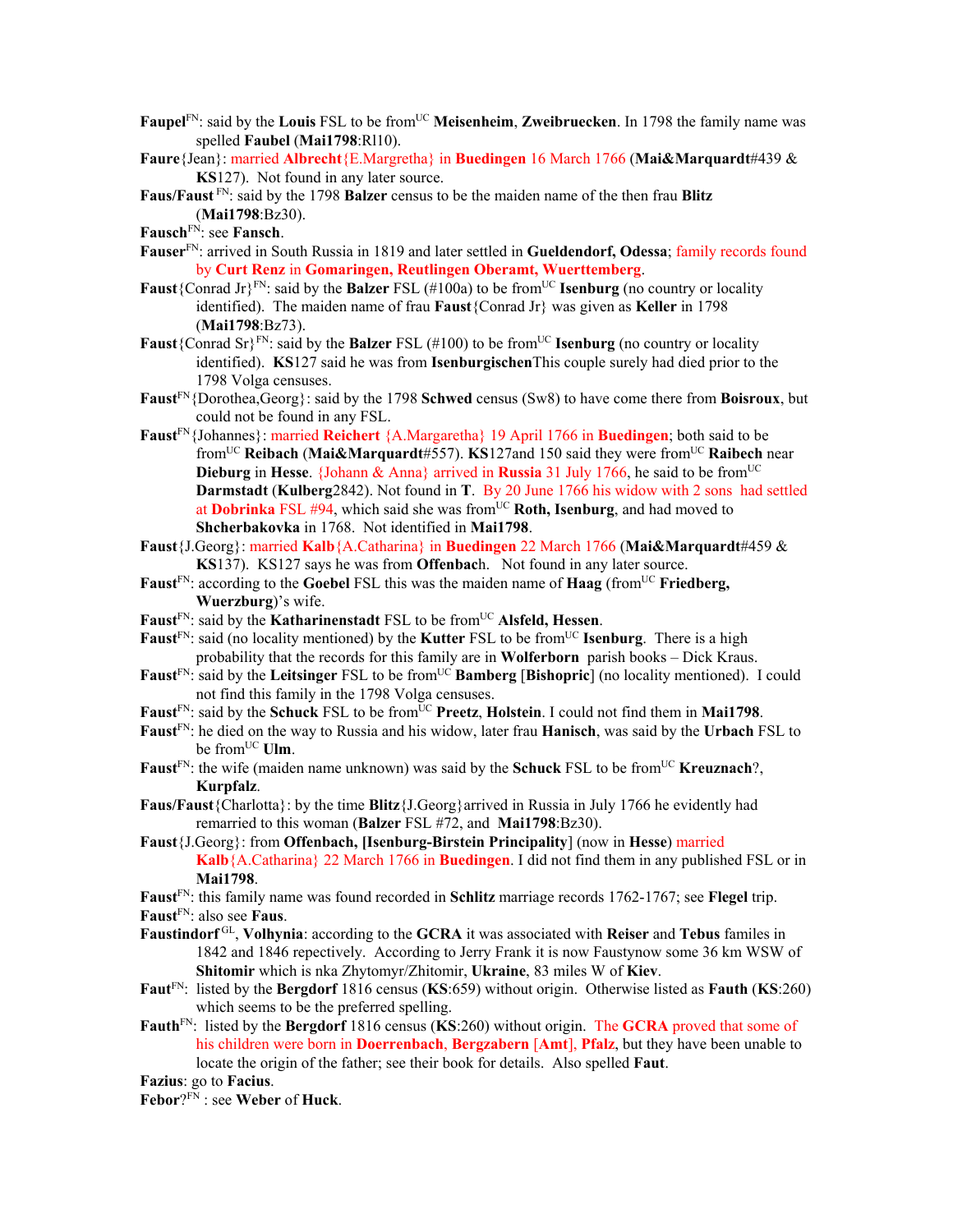**Fech/Fecht**FN{Adam Herman}: said by by **KS**127 and the **Balzer** FSL (#50) to be from **Duedelsheim**GL, **Isenburg**[**-Buedingen County**]. **Bonner** proved that both Herr Fech and his **Raab** wife were baptized and married there in1735 and 1764. **Wagner1** p.83 concured and also proved their marriage in **Duedelsheim**; in 1764 Fech's father was in **Altwiedermus**. The maiden name of frau Fech was given as **Raab** in 1798 (**Mai1798**:Bz64); for other family members see (Bz50, 63 and 74). For more detail and sources go to http://cvgs.cu-portland.edu/origins/f/fech\_balzer.cfm.

**Fech**FN: also see **Focht**.

**Fechenheim**GL**, Hannau County**: see **Fegenheim**.

- **Fechinger**{Eva Barbara}: 10 June 1766 married **Boschel**FN{Georg Michael} (**Mai&Marquardt**#1018, **KS**122, 127, but 127 mistakenly says 1765). With wife {Eva Barbara} **Bueschel** arrived in Russia on 12 Sept 1766, he said to be from **Pfalz** (**Kulberg**5854) Not found in **T**. By 19 Aug 1767 this couple had settled at **Jost** FSL #67. In 1798 he was listed as a widower (**Mai1798**:Jo14).
- **Fechlinger**FN: see **Fochlinger**.

**Fecht**FN: see **Fech**.

Feck<sup>FN</sup>: said by the **Brabander** FSL to be from<sup>UC</sup> **Biberach**.

- **Feck**{Marianna}: was the 2nd wife, married in Russia, of **Huck**{Jacob} **Mai1798**:Bn44).
- **Feckenbusch/Felckenbusch/Leckenbusch**{J.Georg}: married **Milecker**{Margaretha Johanne} 20 May 1766 in **Rosslau** ( **Mai&Marquardt**#976 and **KS**145). **KS**127 has {Margarete}. **KS**142 has **Leckenbusch**. **KS**145 mistakenly says she married 1765 in **Rosslau**. Not found in any later source.
- **Feder**FN: said by the **Ober-Monjou** 1798 census to be the maiden name of frau **Kohl** (**Mai1798**:Om10).
- Fedler<sup>FN</sup>: said by the Rosenheim FSL to be from<sup>UC</sup> Zing?, Grafschaft Oldenburg. I could not identify them or any descendants in **Mai1798**.

Fefter<sup>FN</sup>: said by the Walter FSL to be from<sup>UC</sup> Roth, Anspach County.

**Fegenheim**<sup>GL</sup>, **Hanau County**: said by the **Walter** FSL to be home<sup>UC</sup> to a **Ewald** family. The **Walter Research Project** has indicated this was **Fechenheim**, now an eastern neighborhood of **Frankfurt-am-Main**.

**Fegiandrintza**(?)<sup>GL</sup>: an unidentified place said by the **Holstein** FSL to be home<sup>UC</sup> to a **Breiniger** family. Fehn<sup>FN</sup>: said by the **Norka** FSL to be from<sup>UC</sup> Hessen (no locality mentioned). I cannot find them in the index to the 1798 censuses.

**Fehr**FN: see **Fer**.

**Fehrkart**FN: see **Fer**.

**Fehrner**{Elisabeth}: in 1798 at age 44 she was the wife of **Kalbfleisch**{Heinrich} (**Mai1798**:Pl 06).

 $Fei<sup>FN</sup>$ : said by the **Neidermonjou** FSL to be from<sup>UC</sup> **Wenzenburg**. I could not find this family in the 1798 censuses.

**Fei**{A.Margaretha}: may have been the 3rd wife of **Bock/Bach**?{J.Conrad} who may have been a first settler of **Zuerich**.

Fei<sup>{Jacob} FN</sup>: possible early settlers of **Zuerich** said to be from<sup>UC</sup> Meine (Lk23) with Weigant stepchildren (**Lk**23a). For 1797 and a possible 1798 see **Mai1798**:Mv3095 and Zr7??.

**Fei**{PhilippPeter}FN: possible early settlers of **Zuerich** said to be fromUC **Weissenhasel**, [**Hessen-Kassel Landgraviate**] (**Lk**22) with a **Schlarf** orphan in the household (**Lk**22a). For 1797 and 1798 see **Mai1798**:Mv3095,Zr50 and possibly 7.

**Fei**FN: also see **Fey**.

- **Feidel**<sup>FN</sup>: said by the **Dreispitz** FSL to be from<sup>UC</sup> **Ebersbach, Wittenberg**. In 1798 the family name was spelled **Feil** (**Mai1798**:Dr38).
- Feidel<sup>FN</sup>: said by the **Katharinenstadt** FSL to be from<sup>UC</sup> **Arnheim, Holland**. Later spelled **Faidel**, **Failel**, and **Weigel** (**Mai1798**:Ka4, Ka53).

**Feifer**<sup>VV</sup> : a variant spelling of **Pfeiffer**<sup>VV</sup>.

- **Feig**FN: this family name was found recorded in **Schotten** parish records for many generations prior to 1767; see **Flegel** trip.
- **Feigert**FN: listed by both the 1816 **Neudorf** census (#67) and **KS**:260 with no origin. Using **FHL**#193,976, the **GCRA** proved their origin in **Meisenheim**, **Kreuznach** [**Amt**], **Rheinpfalz**. See the **GCRA** book for more. Also spelled **Feikert** and **Feukert**.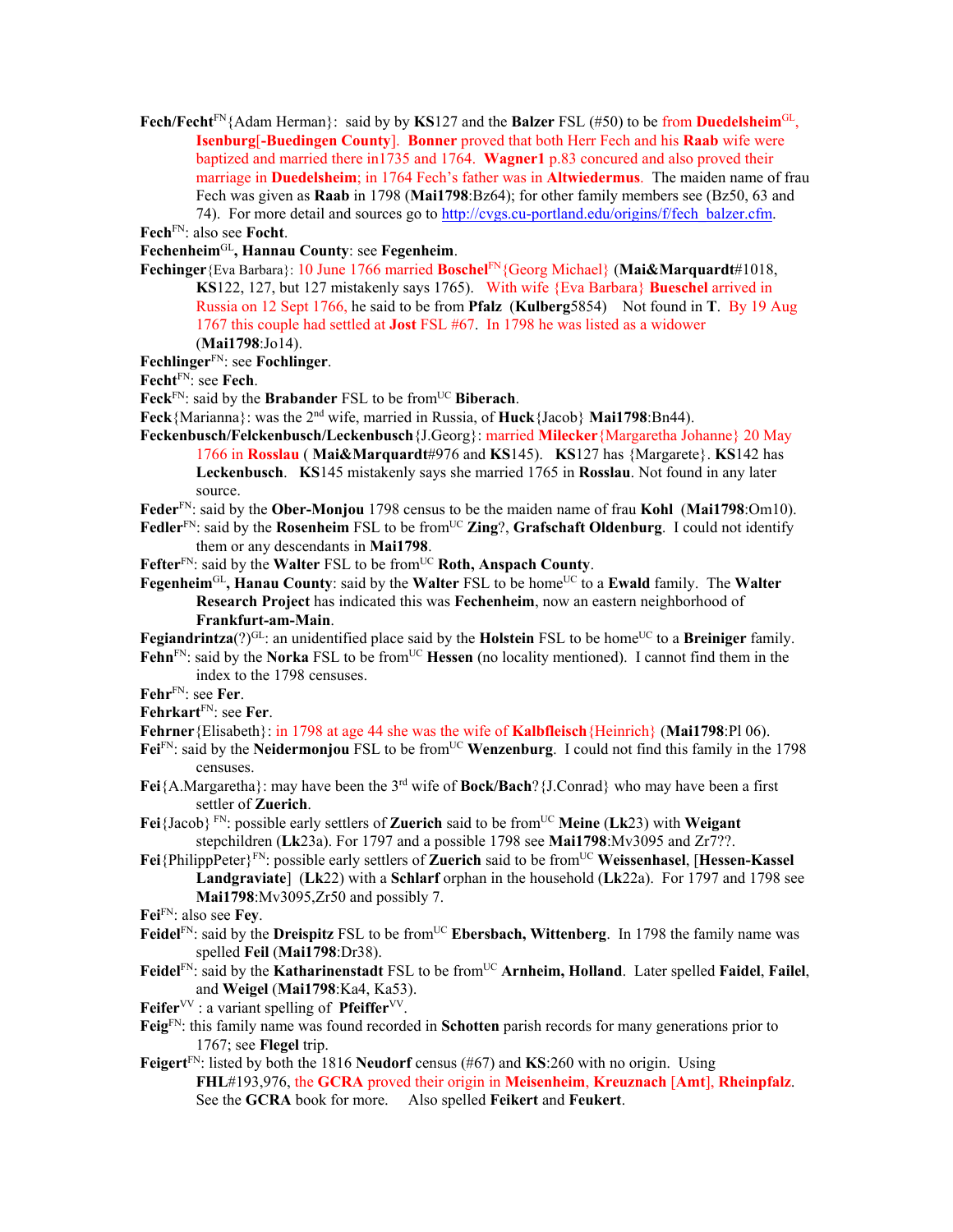**Feikert**FN: see **Feigert**.

- Feil<sup>FN</sup>: said by the **Kukkus** FSL to be from<sup>UC</sup> **Weilrod**(?), **Braunfels**.
- **Feil**FN: listed by both the 1816 **Neudorf** census (#53) and **KS**:260 with no origin, but said by **KS**:468 to have come from **Gutenberg**, **Nuertingen** [**Amt**], **Wuerttemberg**. Using **FHL**#1,055,850, the **GCRA** proved this origin. See their book for more. Also spelled **Veil**.
- Feil<sup>FN</sup> said by the Schwab FSL to be from<sup>UC</sup> Weihenzell?. I could not find members of this family in **Mai798**.
- **Feil**FN: said by the **Warenburg** FSL to be fromUC **Philippsburg**, **Holstein**?, with a **Sohn** stepson in the household. The Feil couple surely died prior to the 1798 Volga censuses.
- **Feil**FN: this family name was found recorded in **Winterhausen** marriage records 1760-1769; see **Flegel** trip.
- **Feil**FN: also see **Feidel**, **Feil**, **Peil**, and **Veil**.
- Feiling<sup>FN</sup>: said by the Bettinger FSL to be from<sup>UC</sup> Waldgirmes, Darmstadt. For 1798 see **Mai1798**:Bt18.
- **Fein**<sup>FN</sup>{Balthasar}: said by the **Huck** FSL and by **Kuhlberg4935** to be single and from<sup>UC</sup> **Isenburg** (no locality mentioned).
- **Feinstein**(?)GL, meaning unknown, used in the **Frank** FSL in conjunction with the **Dietrich** family and **Solms**.

**Feit** FN: said by the 1798 **Lauwe** census to be the maiden name of frau **Kletter** of **Anton** (**Mai1798**:Lw1). **Feit**FN: also see **Veit**.

**Fekel**? FN: see **Fleck**.

- **Felbaitel**FN: said by the **Ober-Monjou** 1798 census to be the maiden name of frau **Boes**, formerly frau **Matheas** (**Mai1798**:Om63).
- **Felber**?{Matthias}: said by the Recruiter Beauregard list to have come fromUC **Beimbach**, [**Kur**-]**Bayern**, and to have gone to **Schoenchen** in 1768 (**Lk**149), which makes him a likely **Schoenchen** first settler. For 1767 see **T**4940. I did not find him in **Mai1798**.,
- **Felbusch**<sup>FN</sup>: said by the **Krasnovar** FSL to be from<sup>UC</sup> Giessen(?), **Darmstadt.**
- **Felckenbusch**: go to **Feckenbusch**.
- **Feld**FN: see **Felden**.
- **Feld**GL, **Hessen Darstadt**: according to the **Frank** FSL was home to a **Gruenewald** family**.** Confirmed as **Gruenwald** from **Gross Felda**.
- Felda<sup>FN</sup>: said by the Grimm FSL to be from<sup>UC</sup> Darmstadt (no locality mentioned). Later spelled Felde. **Feldbuch**{Johannes & Anna}: **T**30-32 records that this couple and his sister were transported from
- **Oranienbaum** to **Saratov**, but he died along the way. I did not find them in any published FSL.
- **Felde/Zelde**{Johannes}: fromUC **Klein Moor** married **Helffenbein**{Gerdraut} in **Buedingen** 25 April 1766 (**Mai&Marquardt**#589). On 29 Aug 1766 {Johann & Gertruda} and her mother **Kinder**{Julianna} arrived in **Russia**, he said to be from<sup>UC</sup> **Darmstadt** (**Kulberg**5189). Not found in any later source.
- **Felde**{Heinrich,Peter}FN: they are listed in **Rosenheim** in 1798 (Rm29 and 45) but I cannot find them in any FSL.
- **Felde**{Margaretha}FN: this widow of {Peter} is listed in **Rosenheim** in 1798 (Rm45) but I cannot find her family in any FSL.
- **Felde**FN: see **Felda** or **Velde**.
- **Felde**<sup>GL</sup>: an unidentified place said by the **Buedingen** ML to be home<sup>UC</sup> to the **Burger** woman who married in 1766 the **Lang** man who settled in **Shcherbakovka** (**Mai&Marquardt**#625). There were at least 5 Feldes in the Germanies.
- Felden?<sup>FN</sup>: said by the **Ernestinendorf** FSL to be from<sup>UC</sup> Gevmenrod?:. Spelled in 1798 Feld (**Mai1798**:Pl02) and in 1795 **Feldt** (Mv585).
- **Feldening**FN: said by the **Schwed** FSL to be a step-son in the **Rosinski** household.
- **Feldhofen**<sup>FN</sup>: said by the **Katharinenstadt** FSL to be from<sup>UC</sup> **Amsterdam, Holland**.
- **Feldrennach**, [**Baden-Durlach**]: is 7 km SW of **Pforzheim city** and was proven to be the place where **Altergot**{G.Friedrich}, a **Doenhoff** first settler, was born and married. Proven to be the birthplace of **Behringer/Boehringer**FN{Ludwig F.} whose widow and children settled in **Reinwald** (FSL #32).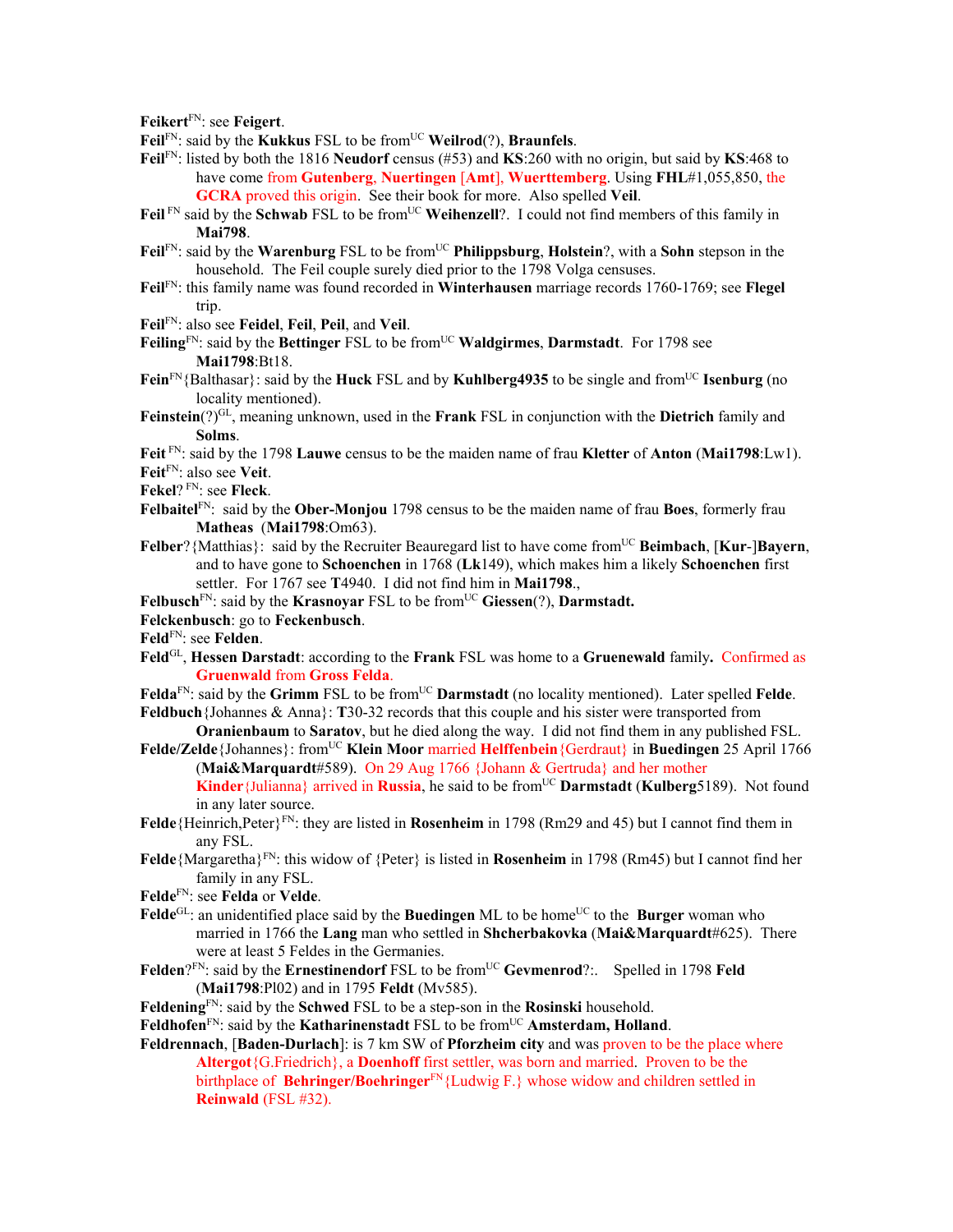**Feldstetten**GL, **Muensingen** [**Amt**], **Wuerttemberg**: is some 6.5 miles NE of **Muensingen** city and was said mistakenly by the 1816 **Glueckstal** census (#35) and by **KS**:326 to be home<sup>UC</sup> to the **Keim** family. Proven by the **GCRA** as home to the **Keim** family that went to **Kassel**.

**Feldt**FN: see **Felden**.

- **Felerstein**FN: see **Feuerstein**.
- **Felhauer**FN: listed by both the 1816 **Kassel** census (#74) and **KS**:262 without origin. Using **FHL**#1,189,091-2 the **GCRA** proved origin in **Eppingen**, **Sinsheim** [**Amt**], **Baden**. See their book for more. Also spelled **Filhauer** and **Villhauer**.
- **Felker**: filed with the **Voelker** folk.
- **Fell**FN: said by the **Keller** FSL to be an orphan girl {Agnesta} in the **Grollmann** household and an orphan boy in the **Schipper** household.
- Fell<sup>GL</sup>: said by the **Paulskaya** FSL to be home<sup>UC</sup> to a **Schneider** family and possibly a **Henicke** family. See the next two entries.
- **Fell**<sup>GL</sup>: said by the **Paulskaya** FSL to be home<sup>UC</sup> to a **Dietzel** family. Kuhlberg said this was in **Darmstadt**. The only Fell that I can find outside of **Austria** is 6 miles ENE of **Trier** city and in the 1760s it belonged to **Kurtrier**, not **Kurpfalz**.
- **Fell**<sup>GL</sup>, **[Kur-]Trier**: is 6 miles ENE of **Trier** city, and said by the **Goebel** FSL to be home<sup>UC</sup> to **Kossmann** and **Rutkowski** families. Said by the **Hoelzel** FSL to be home<sup>UC</sup> to **Hof**{Mathias}/**Hoff** and **Witna** families, and possibly a **Busch** family.
- **Fell**GL: also see **Gross-Felda**.
- **Fella**FN: see **Gross-Felda**.
- **Fellbach**GL, **Cannstatt Oberamt, Wuerttemberg**: is just NE of the Bad **Cannstatt** neighborhood of **Stuttgart**, and was home to an **Aldinger** family that settled in **Hoffnungstal, Bessarabia**. This is the same origin as the next entry.
- **Fellbach**GL, **Waiblingen** A**mt**, **Wuerttemberg**: is some 1.5 miles SW of **Waiblingen** city, and proven by the **GCRA** to have been home to **Aldinger** and **Deile** families, and probably the **Hofmeister** family, that went to **Bergdorf**. Proven by **GCRA** to be home to the **Aldinger** family that went to **Glueckstal. KS**:410 says this was home<sup>UC</sup> to the **Rosin** family that settled in **Kassel**, but the **GCRA** is doubtful. This is the same origin as the previous entry.
- **Feller**FN: said by the **Anton** FSL to be fromUC **Hirschfelde**, **Hessen**. In 1798 spelled both **Feller** (**Mai1798**:Wr98) and **Veller** (An50).
- **Feller**{J.Adam}: said by the Pleve version of the **Jagodnaja Poljana** FSL (#54) to be from<sup>UC</sup> Nidda. The Kromm version says he was from<sup>UC</sup> Streithain near Nidda (pp.31, 33). **KS**127 repeats the Kromm version, and says his wife was {A.Maria}. I could not find them in **Mai1798**.
- **Feller**{J.Adam}: 30 yrs old and wife {A.Maria} 24 left **Nidda** near **Buedingen** for **Jag. Poljana**.
- **Feller**FN: also see **Gramm**.
- **Fellin**GL, **Poland**: the GCRA found this associated with the **Adam** fmaily in 1792, guessing that it may have been **Zellin**, **Czelline**, or **Filehne**.
- **Fels**?: is listed in the **Warenburg** FSL as living in **Saratov** but no age or origin is provided. I could not find him in **Mai1798**.
- **Felsing**: go to **Faelsing**.
- **Felsinger**: see **Felsinger**.
- Felter<sup>FN</sup>: said by the **Kraft** FSL to be from<sup>UC</sup> Burgsinn.
- **Feltsing**FN: see **Felsing** and **Faelsing**.
- **Feltz**FN: see **Felsing**.
- **Felzer**(?): this might be **Pfalz**.
- **Felzig**, **Bamberg**: an unidentified place said by the **Brabander** FSL to be home<sup>UC</sup> to a **Goetz** family. Fenay?<sup>GL</sup>: an unidentified place said by the **Kano** FSL to be home<sup>UC</sup> to a **Litke** family.
- Fendel<sup>FN</sup>: said by the **Doenhof** FSL to be from<sup>UC</sup> **Hanau** (no locality mentioned).
- **Fendel**<sup>FN</sup>: said by the **Katharinenstadt** FSL to be from<sup>UC</sup> **Leuven**(?), **Braband**.
- Fendel<sup>FN</sup>: said by the **Laub** FSL to be from<sup>UC</sup> Augsburg.
- **Fendrich**? $F_N$ : said by the **Paulskaya** FSL to be from<sup>UC</sup> **Reuden**. I could not find this family in the 1798
- Volga censuses.
- Fenn<sup>GL</sup>: an unidentified place said by the **Neidermonjou** FSL to be home<sup>UC</sup> to a **Lambert** family.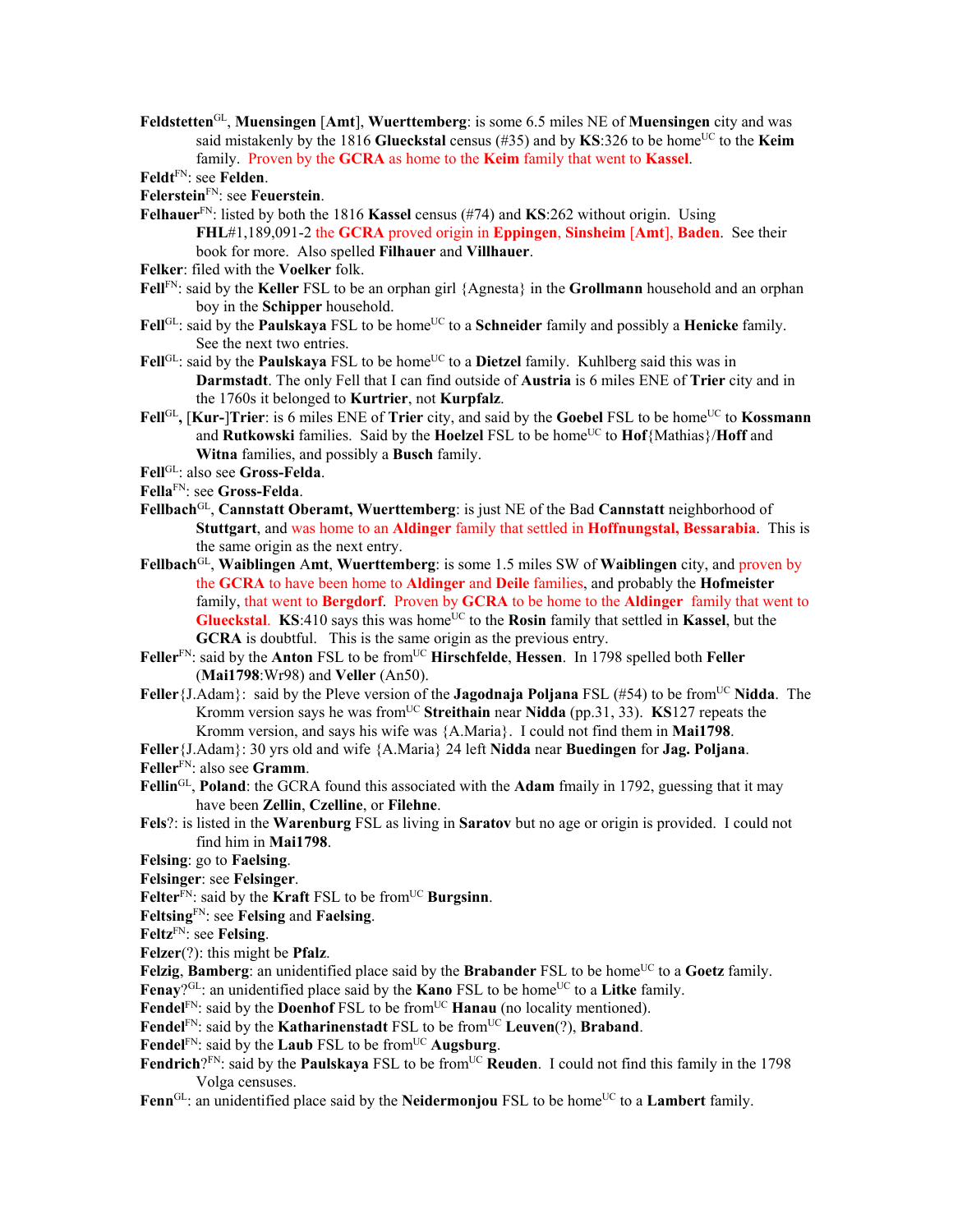**Fensch**FN: see **Fansch**.

- Fer?FN: said by the **Boaro** FSL to be from<sup>UC</sup> Mecklenburg-Schwerin. Spelled Fehr in 1772 (Mai1798: Mv274), and may also have been spelled **Fehrkart** in 1798 (Bx20).
- **Ferber**FN: said by the **Bauer** FSL to be fromUC **Kirchberg**, **Hessen**. In 1798 spelled **Faeber** and the maiden name of the wife was given as **Paul** (**Mai1798**:Br11).
- **Ferber**<sup>FN</sup>: both the 1816 **Kassel** census (#11) and **KS**:261 said this family came from<sup>UC</sup> Frickenhausen, **Nuertingen** [**Amt**], **Wuerttemberg**. The **GCRA** could not confirm this origin in **FHL**#1,056,592. See their book for more.
- **Ferdinandshof** GL: see **Ferdinanz**.
- **Ferdinanz**(?)<sup>GL</sup>, **Pommern**: said by the **Dobrinka** FSL to be home<sup>UC</sup> to a **Strep**? family. This may be **Ferdinandshof** some 25 miles ENE of **NeuBrandenburg, Mecklenburg-Vorpommern**.
- **Ferner**FN: said by the **Neidermonjou** FSL to be fromUC **Zersardel**?. I could not find this woman or her daughter in the 1798 censuses.
- **Ferstrin**{A.Maria}: may have been the maiden name of frau **Herr**{J.Peter} of **Luzern** (**Mai1798**:Lz33].

Ferter<sup>FN</sup>: said by the **Katharinenstadt** FSL to be from<sup>UC</sup> **Halle**. Pleve thought this might be **Voerter**.

- **Fertich**{Joseph}: **KS**:82 and 127 say he was from<sup>UC</sup> **Fallsee** [i.e. Kurpfalz] and in 1764 was sent on to the **Saratov** area as part of the group of colonists transported under the command of Captain Paykul and Cornet Rehbinder. Also spelled **Fertig**. I have not found him in any published FSL or in **Mai1798**.
- **Fertig**FN: said by the **Bauer** FSL to be fromUC **Geddelsbach**, **Loewenstein**. The 1798 census gave the wife's maiden name as **Albrecht** (**Mai1798**:Br13; also see Br14, 15, and 70).

Fertig<sup>FN</sup>: said by the Warenburg FSL to be from<sup>UC</sup> Kaesbach, Franken. For 1798 see Mai1798:Wr68. **Fertig**: also see **Fertich**.

- Fesch<sup>FN</sup>: said by the **Franzosen** FSL to be from<sup>UC</sup> Valence, FrankreichThe 1834 census said a Fusche family moved to **Leichtling**. Might be **Fushi** in 1798? (**Mai1798**:Fz3).
- **Feschler**{Martin & J.Georg}: **KS**127 said he left<sup>UC</sup> Steinau near Schluechtern now in Hesse. I did not find them in any published FSL or in **Mai1798**.
- Feser?<sup>FN</sup>: said by the **Volmer** FSL to be from<sup>UC</sup> **Karlstadt**, **Wuerzburg.** Later spelled **Fesser.**
- **Fesinger** {Appolonia/Apolonia}: daughter of the former {Mich.} former soldier in<sup>UC</sup> **Breysach** married in **Woerhd** 29 May 1766 **Lang**{J.Georg} (**Mai&Marquardt** #817). On 31 July 1766 {Johann & Anna} arrived in **Russia** (**Kulberg**3867). Later in 1766 {Gorge & Apolonia} in **Oranienbaum**  took transport for the **Volga** (**T**2250-2251). Not found in any published FSL. By 1798 her husband was a widower in **Zug** (**Mai1798**:Zg29).
- **Fessel/Fezer**FN{Elisabeth}: married **Pazold**{Friedrich} in **Rosslau** 31 March 1766 (**Mai&Marquardt**#882). **Patzel**{Friedrich & Catharina} arrived in **Russia** 4 July 1766 (**Kulberg**1428). Later in 1766 {Friedrich & Christiane} took transport in **Oranienbeum** for the **Volga**; a child was born and died enroute (**T**5655-5657 ). Before 7 June 1766 **Bazel**{Friedrich & Elisabeth} and 1 infant had settled at **Orlovskaya** FSL #55. In 1798 **Patzel**{Friedrich & wife **Fezer**{Katharina} were still in **Orlovskaya** (**Mai1798**:Or32).
- **Fessel**{Martin & Elisabeth}: **Anhalt-Dessau** archives record that these siblings left **Quellendorf**, **Anhalt-Dessau Principality** for **Russia**, while their mother and other siblings stayed at home (**Mai&Marquardt**#1063). For later see the next entry.
- **Fessel/Sessel**{Martin}: married **Lorber**{Johanna Katharina Dorothea} 31 March 1766 in **Rosslau** (**Mai&Marquardt**#883}; **KS**127 had him as **Sessel** and mistakenly said it was 1765. On 4 July 1766 {Martin & Catharina} and his mom {Dorothea} arrived in Russia, he said to be from<sup>UC</sup> **Dessau** (**Kulberg**1429). {Martin & Catharina} left **Oranienbaum** for the **Volga** but she died on the way (**T**#5658&5659). By 4 July 1766 {Martin & A.Rosine} had settled at **Boaro** FSL #85, he said to be fromUC **Quellendorf**, **Dessau**.In 1798 I did not find them in **Mai1798**.

- **Fesser**FN: see **Feser**.
- Fest<sup>FN</sup>: said by the **Dehler** FSL to be from<sup>UC</sup> **Reifenberg**, **Bassenheim**. For 1798 see 1798Mai:Dl17, 25.
- **Festsolzig**?, [Kur-]Sachsen: an unidentified place said by the Rosenheim FSL to be home<sup>UC</sup> to a Hefter widower.
- **Fett/Fette**{Johanna Magdalena}: married **Thueringer**{Johann} in **Luebeck** 26 May 1766

**Fessel**FN: also see **Fezer**.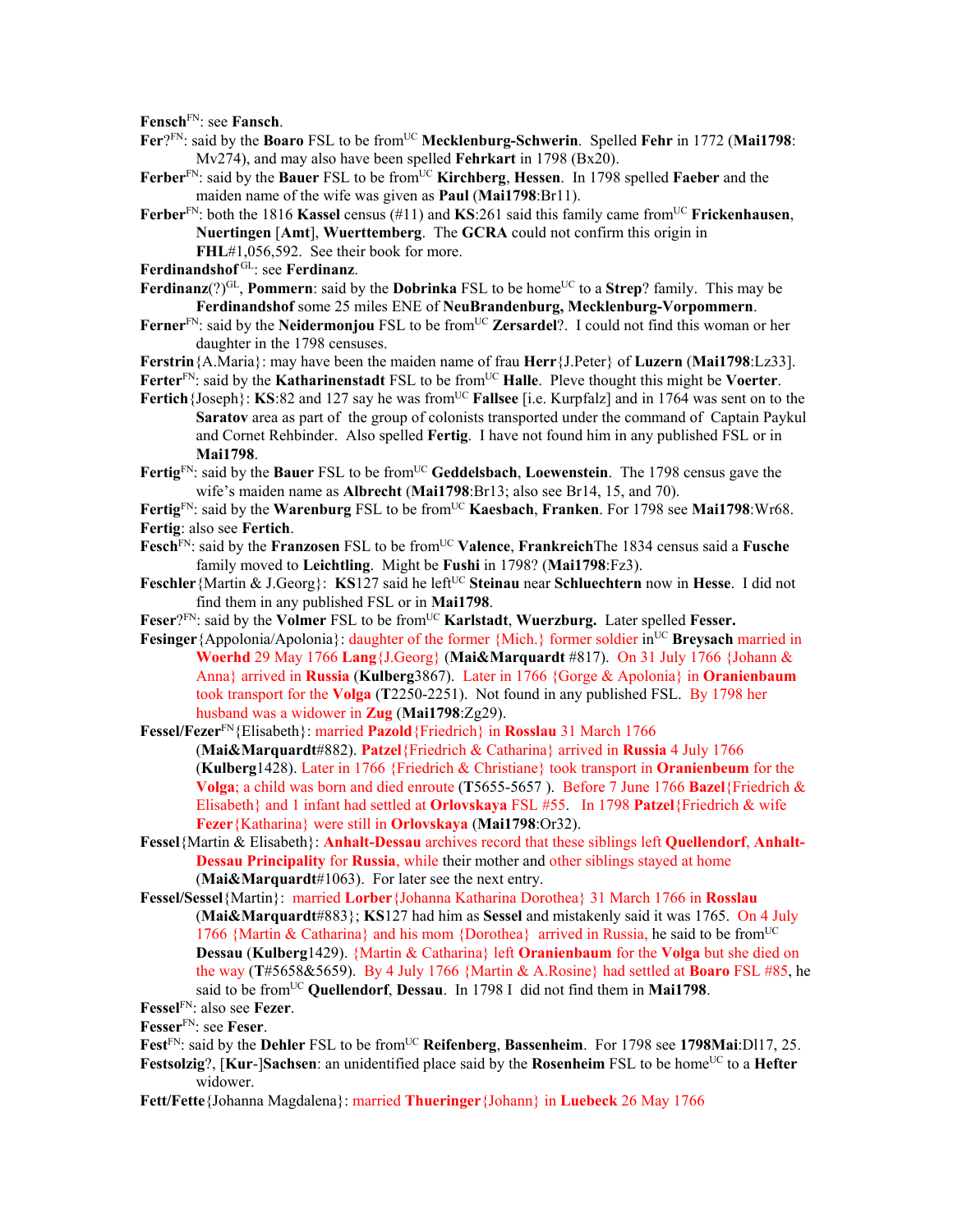(**Mai&Marquardt**#65). Not found in **KS** or in **Kulberg**. She must have died prior to{Johann & Katharina} heading for the **Volga**.

Fetter<sup>?FN</sup>: said by the **Kano** FSL to be from<sup>UC</sup> **Egelsheim**, [**Kurbayern**]. I could not find this family in the 1798 Volga censuses.

**Fetzburg**?GL: an unidentified country. See **Barpach**.

- **Fetzer**FN: see **Wolf** of **Katharinenstadt**.
- **Fetzner**FN: see **Pfitzner**.
- **Feuerbach**FN: see **Fauerbach**.
- **Feuerbach**GL, **Stuttgardt [Amt], Wuerttemberg**: a former village, now a neighborhood on the NW side of **Stuttgardt** city; the **GCRA** proved this the origin of the **Reiser**{J.Gottfried} family whose members ended up in **Hoffnungstahl**, **Kassel** and **Neudorf**.

**Feuerstein**{Wilhelm} single (**Kulberg**82); from **Hammerfurth**: (

- **Feuerstein/Felerstein**<sup>FN</sup>{ $J.Georg$ }: said by the **Norka** FSL #170 to be from<sup>UC</sup> **Isenburg** (no locality mentioned). The **Buedingen** ML says this **Feurstein** man from **Boehnstadt** married **Loch**{Agnesa} 12 June 1766 (**Mai&Marquardt**#691). {J.Georg} and wife {A.Elisabeth} arrived in **Russia** 29 Aug 1766, he said to be from **Isenburg** (**Kulberg**5166). Later in 1766 in **Oranienbaum** they took transport for the **Volga** (**T**506-507). Dr. **Ruth Schultz** proved he was born and baptized in **Boenstadt**, [**Isenburg-Waechtersbach County**]. For a bit more information go to http://cvgs.cu-portland.edu/origins/f/feuerstein\_norka.cfm. In 1798 his wife's maiden name is given as **Loch** (**Mai1798**:Nr109). For other family members in 1798 see **Mai1798**:Nr107, An30 and for a **Felerstein** spelling see Kt45.
- **Feuerstein**{Wilhelm}: **Kulberg**82 said he was a single Catholic from<sup>UC</sup> **Hammerfurth**. Not found in **T**. Said by the **Ober-Monjou** FSL (#60) to be from<sup>UC</sup> **Obermoersbach**?. For 1798 see **Mai1798**:Om13.
- **Feuerstein**FN{A.Barbara}: the **Stephan** FSL (#8) said she was frau **Stephan**{Andreas} [sic. actually his name was **Mohr**{Andreas}. Said by the 1798 **Stephan** census to be the maiden name of frau **Moor** (**Mai1798**:Sp23).

**Feukert**FN: see **Feigert**.

- **Feurstein**FN: see **Felerstein**.
- **Fey**FN: said by the **Kano** FSL to be fromUC **Fulda** [**Bishopric**] (no locality mentioned). Spelled **Fei** in 1798 (**Mai1798**:Gf32).
- **Fezer**?/**Fessel**FN: said by the 1798 **Orlovskaya** census to be the maiden name of frau **Patzel** (**Mai1798**:Or32). A **Rosslau** ML spelled this name **Fessel** (**Mai&Marquardt**#883).
- **FHL**(4444): indicates film number 4444, or whatever number is in the parenthesis, from the Latter-Day Saints' Family History Library. In such films are recorded countless primary genealogical records from around the world.

**Fich**: see **Fick**.

- Fichtel<sup>FN</sup>: said by the **Hoelzel** FSL to be from<sup>UC</sup> Geiselwind, Schwarzenberg. I could not find this family in 1798.
- **Fick/Sick**FN{Sabina/Sabina Catharina}: married **Vogel** {Martin} in **Rosslau** 28 May 1765 (**Mai&Marquardt**#833). **KS**158 lists her as **Sick**{Sabina Catharina}. Not found in **T**. Before 10 June 1766 {Martin} had remarried {M.Viktoria} and with their infant son had settled at **Graf** FSL #23. By 1798 that son was still living in **Graf** (**Mai1798**:Gf23).
- **Fick/Fich**{M.Magdalena}: she married with **Koellermeier**{Petrus} in **Buedingen** 28 May 1765 (**Mai&Marquardt**#837 & **KS**127). **KS**139 says his name was **Koellermeister** and hers was **Fich**.
- **Ficke**<sup>FN</sup>: both the 1816 **Kassel** census (#82) and **KS**:262 said this family came from<sup>UC</sup> Hessen-Kassel.. The **GCRA** believes the family likely came fromUC **Lauterecken**, **Kusel** [**Amt**], **Rheinpfalz** but as of 10/2007 they had not yet used **FHL**#193,019 to prove it. See their book for more. Also spelled **Fuecke**.
- **Ficker**{J.Heinrich/Hinrich}: married **Bergt**{Christina E.} on 12 May 1766 in **Rosslau** (**Mai&Marquardt**#973). **KS**121 mistakenly has the year as 1765. **KS**127 has her name as **Bergth**. Not found in any later source.
- **Fiebig**FN: not found in an FSL but was in the 1775 **Grimm** census #164. For 1798 see **Mai1798**:Gm7).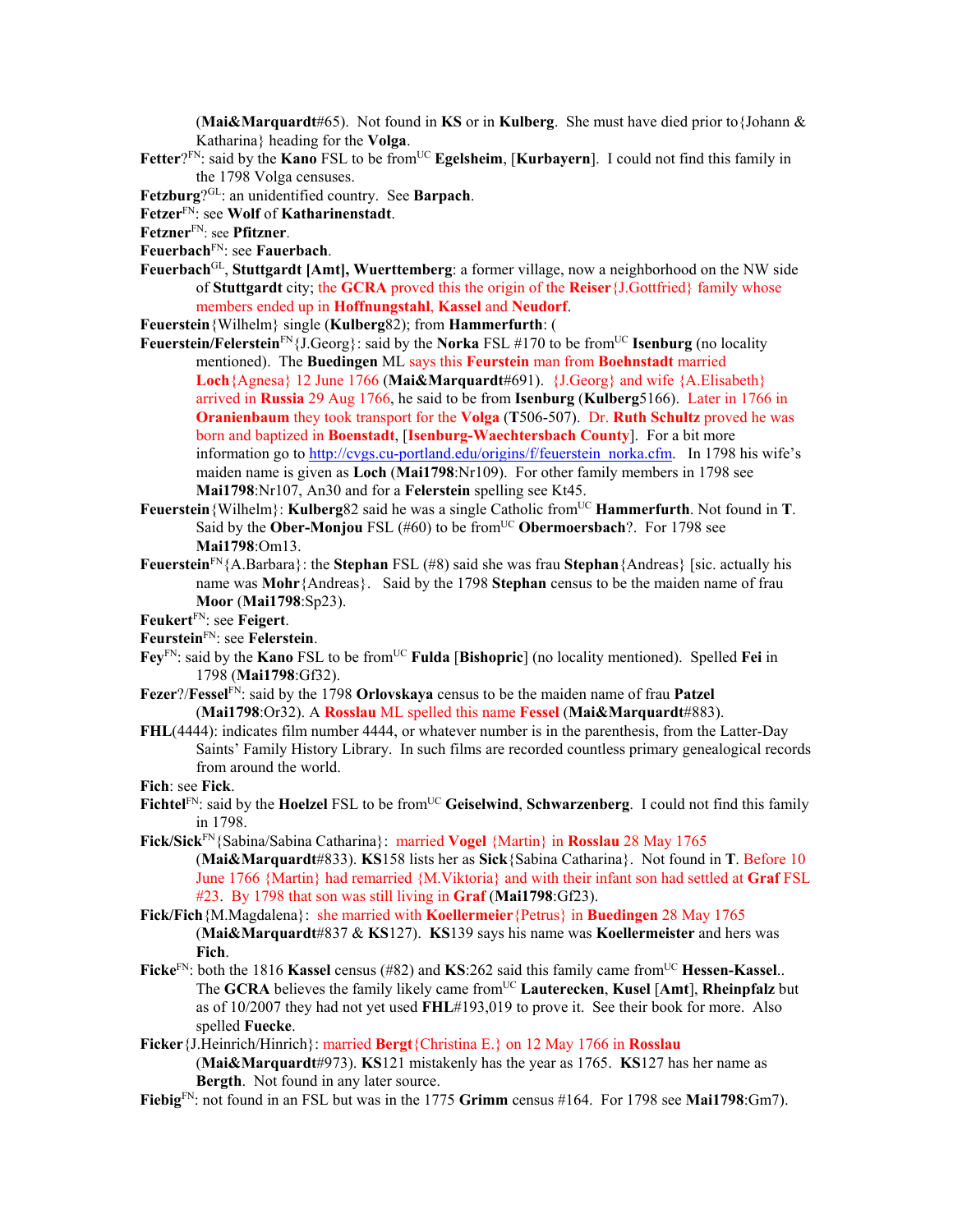**Fiedler**FN{Johannes & Konrad}: these two men were said by the **Neidermonjou** FSL and **KS**127 to be fromUC **Vadenrod**, **Alsfeld Amt**, [**Hessen**-]**Darmstadt**.

Fiedler<sup>FN</sup>: the wife was said (no locality mentioned) by the **Rosenheim** FSL to be from<sup>UC</sup> Oldenburg. **Fiedler**FN: this family name was found recorded in **Schlitz** marriage records 1762-1767; see **Flegel** trip.

- **Fielin**GL, **Prussia**: the **GCRA** found this associated with the **Meske** family in 1783 and guessed that it was really **Filehne**.
- **Fier**FN: see **Fuehrer**.
- **Figel**{A.Maria}: and husband **Staus**{Conrad} had a son baptized in **Luebeck** 13 July 1766
	- (**Mai&Marquardt**#1358). Not found in **Kulberg**. Later her husband and his (new?) wife {Margreta} and 4 children took transport in **Oranienbaum** for the **Volga (T**5122-5127).
- **Figelnus**?FN: said by the **Ernestinendorf** FSL to be a step-daughter in the **Kappes** household. I could not find her in the 1798 Volga censuses.
- **Figin**FN: said by the **Phillipsfeld** 1798 census to be the maiden name of frau **Schneider**{Michael}.
- **Figlein**(?), **Orleans, France**: an unidentified place said by the **Preuss** FSL to be home<sup>UC</sup> to a **Budgor**? family.
- Figongue<sup>FN</sup>: said by the **Katharinenstadt** FSL to be from<sup>UC</sup> **Kampe**.
- **Filbert/Philbert/Philbred** {J.Peter}: Danish records say this Lutheran left<sup>UC</sup> Erpach(i.e **Erbach** [**County**]) arriving in **Fridericia, Juetland Royal Province** in Nov 1759; he and his 5 offspring lived in Colony J2 "Friderichsheede", **Silkeborg Amt**; by De. 1762 only his widow and offspring aare recorded (EEE p.400, for more see that). **Gerhard Lang** proved this **Pfilbert** man was born in 1708 in **Gronau**, and there married in 1733 **Stock**{A.Maria}; they immigrated to **Denmark** (now **Schleswig-Holstein** where he died in **Thoring** colony, after which his descendants immigrated to **Schilling**. For a bit more information go to http://cvgs.cu-

portland.edu/origins/p/philbert\_schilling.cfm. For 1798 see **Mai1798**:Sg4, 95, 96, and 99, and Bd93, 94,95. His sons {J.Georg} and {J.Nicolaus} are recorded in the **Schilling** 1775 census at #4 and #5 (EEE p.400).

- **File**: File on those Colonists Departing in 1773, Fond 283, Opis 1, Delo 162, May 16, 1773, No.3, in 108 sheets, copyright AHSGR 1997, shelf # DK3lll4/G3F66/1997x.
- **Filehne Kreis**GL, **Posen province**, **Pussia**: now Wielen, Poland, some 45 miles NWpf **Poznan** and was a district administrative center. The **GCRA** thinks this may have been associated with the **Adam** family (1792) and the **Meske** family (1783).
- Filehne<sup>GL</sup>, Polen: now Wielen, Poland, and said by the Fischer FSL to be home<sup>UC</sup> to a **Kossmann** family. Said by the **Rosenheim** FSL to be home<sup>UC</sup> to a **Teschke** family.
- **Filhauer**FN: see **Felhauer**.
- **Filinger**<sup>FN</sup>: said by the **Kano** FSL to be from<sup>UC</sup> **Mangen**?. I could not find this family in the 1798 Volga censuses.
- Filis<sup>?GL</sup>, Polen: an unidentified place said by the Fischer FSL to be home<sup>UC</sup> to a **Lang** family. Probably **Filehne**?
- Filius?<sup>FN</sup>: this mother-in-law was said by the **Dobrinka** FSL to be in a **Schulz** household from<sup>UC</sup> **Gelnhausen**. The Buedingen ML says her daughter's maiden name was **Avelius**.

**Filligen**<sup>GL</sup>, **Braunfels**: said by **Buedingen** church records to be home<sup>UC</sup> to a **Knippel** man; by 1767 he was in **Norka** (**Mai&Marquardt**#1216a). I can find no such place near Braunfels. There is a Pfeddersheim some 2 miles WSW of **Worms**, which evidently was/is aka Pfiffligheim …

- **Filmar/Villmar, Trier):** said by the **Rothammel** FSL to be home<sup>UC</sup> to a **Voon** family.
- **Filsinger**{J.Heinrich}: **KS**127 says he left **Laubach** near **Nidda** now in **Hesse** in 1766.

**Filsinger** {J.Konrad}: the **Krasnoyar** FSL(#109) to be from<sup>UC</sup> **Laubach** and that his wife (maiden name not given) was from **Meerholz, Isenburg. KS**127 says this **Filsinger** man was from **Solms-Ilsford**.

**Filsinger**FN: see **Felsinger**.

Filun<sup>?GL</sup>: an unidentified place said by the **Neidermonjou** FSL to be home<sup>UC</sup> to a **Sonnenblatt** family. **Finck**FN: all filed amonst **Fink**.

**Findhohnt**{Ulrich}: **KS**:82 and nnn say this party of 3 in 1764 was sent on to the **Saratov** area as part of the group of colonists transported under the command of Captain Paykul and Cornet Rehbinder. I have not found them in any published FSL or in **Mai1798**.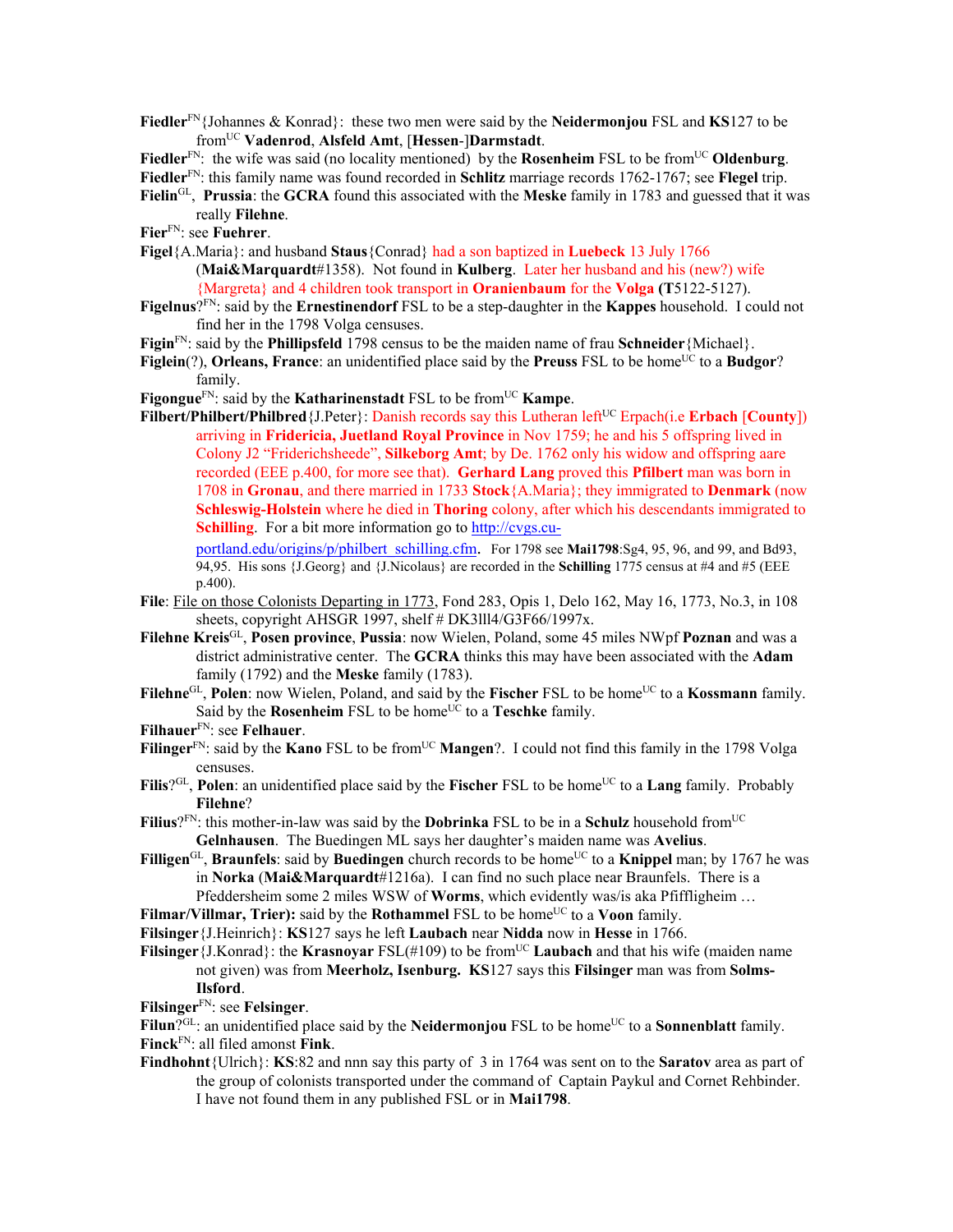Fine?<sup>FN</sup>: said by the **Katharinenstadt** FSL to be from<sup>UC</sup> **Halberstadt, Brandenburg**. **Fink** etc follow:

- **Finck**<sup>FN</sup>{A.Marg.}: this woman is said by a **Luebeck** ML to be from<sup>UC</sup> **Riedesel** (no locality mentioned) and to have married 1 Aug 1766 **Hoffman** {Johan} (**Mai&Marquardt**#280). By 1767 this couple may have been in the **Belowescher Kolonien**.
- Fink<sup>FN</sup>: said by the **Boaro** FSL to be from<sup>UC</sup> Legen(?). For family members and descendants in 1798 see **Mai1798**: Mn12, 29, 30, 35 and Bb14.
- **Fink**FN: said by the **Dietel** 1798 census to be the maiden name of a frau H.Paul **Michel** (**Mai1798**:Dt56).
- **Fink/Finck**FN{J.Stephan/Steffen}: Danish records say this man (probably was the son of {M.Agnes} fromUC **Neulossheim, Speyer Unteramt, Maulbronn Klosteramt, Wuerttemberg**) arrived at **Schleswig city, Schleswig Royal Duchy** in March 1761; #11 in Colony G20 "Westscheide", Gottorf Amt, and was last registered in Denmark in April 1765 (**EEE** p.400, for more see that). Said by the **Doenhof** FSL  $\#38$  to be from<sup>UC</sup> **Wuerttemberg** (no locality mentioned).
- **Finck**{M.Catharina}: married **Mueller**{J.Ernst} in **Luebeck** 13 June 1766 (**Mai&Marquardt**#81). Not identified in any later source.
- Fink<sup>FN</sup>: said by the **Ernestinendorf** FSL to be from<sup>UC</sup> Leisel.
- **Fink**FN: said by the 1816 **Glueckstal** census (**KS**:676, 262) to be from **Godramstein**, **Landau** [**Amt**], **Pfalz**. Using **FHL**(247,655-6), the **GCRA** verified this origin. See the **GCRA** book for more details.
- **Fink/Finck**{J.Jost}: fromUC **Zell**, **Darmstadt Landgrviate** married **Sein{**A.Dorothea} in **Buedingen** 7 April 1766 (Mai&Marquardt#486). **KS**127 says he left<sup>UC</sup> **Zell** near **Alsfeld** now in **Hesse** to go to **Bekkersdorf/Ernestinendorf**. **KS**158 had him as **Finck**. **Mai&Marquardt**#486 also suggested this man was {Peter} who with wife {A.Dorothea} settled at **Grimm** FSL #52, he said to be fromUC **Darmstadt**. In 1798 they were {J.Jost} and his **Sein** wife {Dorothea} still in **Grimm (Mai1798**:Gm67).
- **Fink**{J.Melchior}FN: listed by the 1858 **Kassel** census (#245) and by **KS**:262 without origin. But said in another place in **KS**:262 to be from **Hausen**[**-an-der-Zaber**], **Heilbronn** [**Amt**], **Wuerttemberg** going (sic) to Sarata, Bessarabia. Using **FHL**#1,184,780-1 the **GCRA** proved origin in **Hausenan-der-Zaber**. See their book for more.
- Finck {Philipp Jacob}: Danish records say this Lutheran left<sup>UC</sup> **Kurpfalz** arriving at Flensburg, Schleswig **Royal Duchy** in July 1761; he and his wife (**Graebern**{M.Catharina}) lived at #3 "Johannes Hof" in Colony F14 "Koenigsheide", **Flensburg Amt** and requested permission to leave in April 1765. They are recorded in the parish records of **Neu-Saratowka** colony near **St. Petersburg** (**EEE** p.400, for more see that).
- **Finck/Fink**FN{J.Ludwig}: fromUC [**Hessen**-]**Darmstadt** married **Gobel**{A.Catharina} in **Luebeck** 21 May 1766 (**Mai&Marquardt**#224). **Fink**, wife {Catharina E.}, and aunt {Elisabeth} arrived in **Russia** 10 Aug 1766, he said to be from<sup>UC</sup> [Hessen-]Darmstadt (Kulberg4896). Not found in **T**. By 15 Aug 1767 {Ludwig}, wife {Katharina E.} and wife's mother {A.Elisabetha} had settled at **Norka** FSL #45, same origin given for him. For family members in 1794, 1796 and 1798 see **Mai1798**:Mv1994, Mv2017, Nr165, 148, 154, Dt49, and 25.
- **Fink**FN: said by the **Paulskaya** FSL to be with an orphan girl in a **Hahn** household.
- **Fink**{Georg}: said by Recruiter Beauregard's list to have been from<sup>UC</sup> Schweringhausen (Lk157). I could not find him or any obvious descendants in **Mai1798**. (**Lk**68).
- **Finck**<sup>FN</sup>{E.Catharina}: according to a **Friedberg** ML this woman from<sup>UC</sup> Dolzheim married 23 April 1766 **Wintermeyer** {Conrad} (**Mai&Marquardt**#334). On 18 June 1766 {Conrad & Catharina} had arrived in **Russia**, he said to be from **Nassau** (**Kulberg**928). Not found in **T**. By 12 May 1767 {Conrad & M.Katharina} had settled at **Straub** FSL #4. 1798 he was still there (**Mai1798**:Sr38).
- **Fink**FN: this family name was found recorded in **Kirburg** marriage records 1762-1767; see **Flegel** trip.
- **Finken**?<sup>FN</sup>: said by the **Boaro** FSL to be from<sup>UC</sup> **Zerbst** (no locality mentioned). I could not find this family in the 1798 Volga censuses.
- **Finkenbach-Gersweiler**: is some 26 km N of **Kaiserslautern** city and
- **Finkenbach-Gersweiler**, **Reipoltz-Kirchen Barony**: is 5 miles SE of **Meisenheim**, **Pfalz-Zweibruecken Duchy**. Finkenbach is a small town, Gersweiler a tiny village right next to it. These were proven to be among the origins of the **Manweiler**s who settled in **Messer**.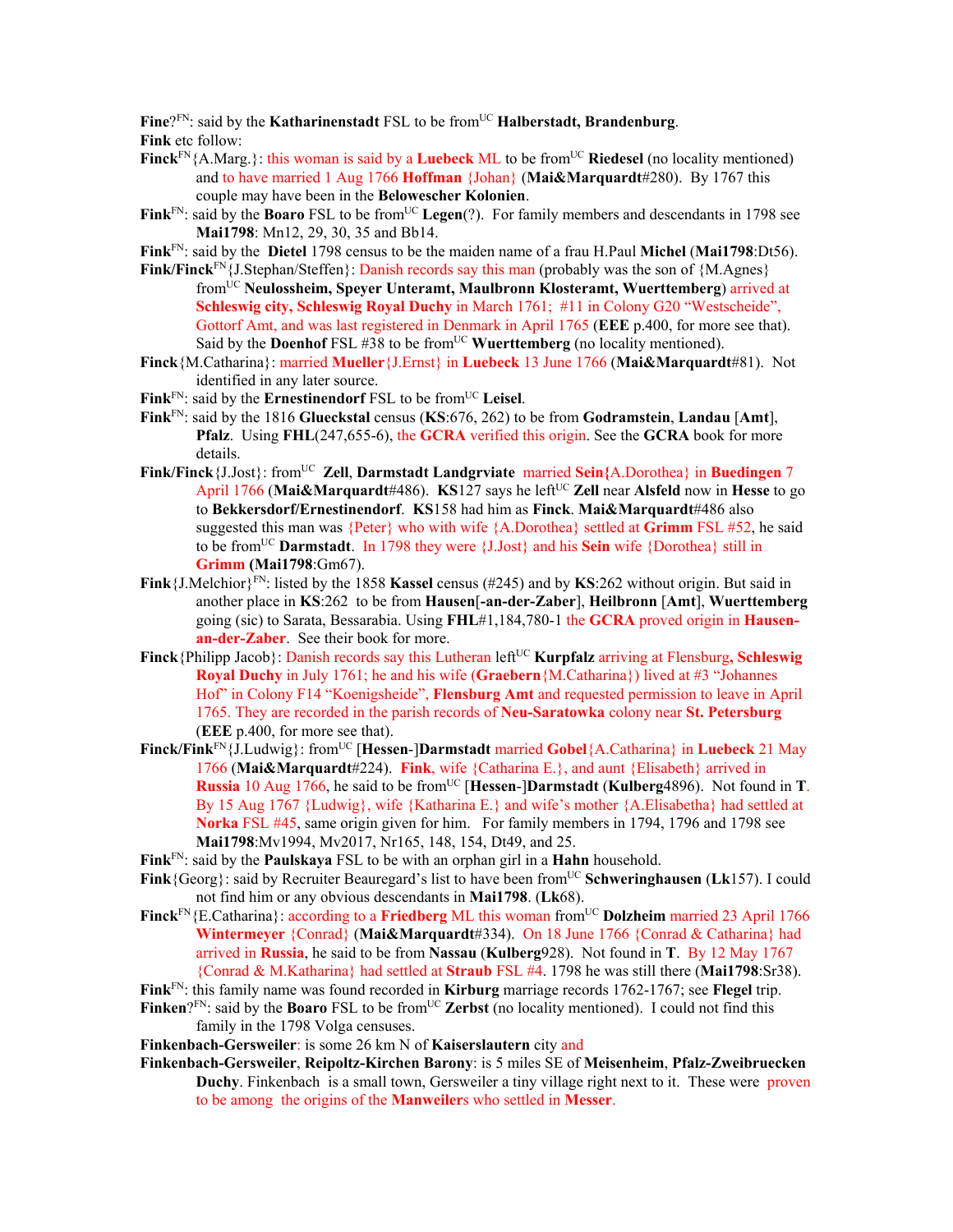**Finland**<sup>GS</sup>: was a part of Sweden until 1809. Said by the **Merkel** FSL to be home<sup>UC</sup> to a **Olofsen** family.

- **Finsch**{Ludwig}: **KS**:82 and 127 say he, his wife and child left<sup>UC</sup> **Brandenburg** in 1764 and were then sent on to the **Saratov** area as part of the group of colonists transported under the command of Captain Paykul and Cornet Rehbinder. I have not found them in any published FSL or in **Mai1798**.
- **Finsterrot**GL, **Wuerttemberg Duchy**: is 24 miles E of **Kleingartach** and is proved by **Dona Reeves-Marquardt** to be home to the grandfather and father of the **Eurich** woman who married a **Fritzler** and became one of the **Grimm** first settlers. This is now in Neckarkreis, Baden-Wuerttemberg, Germany.
- **Finstreng**?, **Frankreich**: an unidentified place said by the **Hildmann** FSL to be home<sup>UC</sup> to a Weiss family.
- **Firgeiling**?FN: the **Koehler** FSL gives no place of origin for this orphan girl. Kuhlberg spelled it **Fuerheiling** says she came from **Franconia**.
- **Firgerel**<sup>FN</sup>: said by the 1798 **Reinwald** census to be the maiden name of frau **Mueller**{Christoph} (**Mai1798**:Rw46).

## **Firnberger**: see **Firnberiger**.

- **Firnbergerriger**: go to **Firnberiger**.
- **Firnberiger/Firnberger**{Eliesabeth/A.Elisabeth}: **KS**127 says she left **Gelnhausen** now in **Hesse** to marry **Kayser**{Jakob}. She married 10 April 1766 **Kayser**{Jacob} in**Buedingen**

(**Mai&Marquardt**#511). **KS**138 spells these names as **Kayser**, **Gellnhausen** and **Firnbergerriger**. They arrived in **Russsia** 4 July 1766, he said to be from<sup>UC</sup> Althausen (**Kulberg**1877). Not found in **T**. By 18 June 1767 **Kaiser**{Jacob} and wife {A.Elisabeth} had settled at **Doenhof** FSL #60, he said to be from<sup>UC</sup> Gelnhausen (no locality mentioned). In 1798 still in **Doenhof**, but her family name is spelled **Rieger** (**Mai1798**:Dh32).

- **Firnbergerriger**FN: see **Firnberiger**.
- Firnsberg<sup>GL</sup>, Wuerzburg: an unidentified place said by the Preuss FSL to be home<sup>UC</sup> to a Resch family.
- Firscht<sup>FN</sup>: said by the **Katharinenstadt** FSL to be from<sup>UC</sup> **Nuernberg**.
- Fisch<sup>FN</sup>: said by the Cheisol FSL to be from<sup>UC</sup> Montain, Frankeich. For 1798 see Mai1798:Hr21, Rl31.
- **Fisch**<sup>FN</sup>: said by the **Katharinenstadt** FSL to be from<sup>UC</sup> **Veenendaal**(?). Pleve, incorrectly I think, thought this might be **Fischer**.
- Fischbach<sup>GL</sup>, **Falkenstein**: said by the **Laub** FSL to be home<sup>UC</sup> to a Merk family. I can find no Fischbach in Falkenstein County. There is a Fischbach some 2 miles SW of the town of Falkenstein in Steiermark province some 60 miles SW of **Vienna**, **Austria**.
- **Fischbach**GL, **Lemberg** [**Amt**], **Pirmasens** [**Oberamt**], **Rheinpfalz**: the **GCRA** believes this may have been homeUC to frau **Knapp** (nee **Kern**) of 1816 **Kassel** census (#75). This may be 6 miles SE of **Lemberg** town, but there also is a **Waldfischbach** some 7 miles N of **Lemberg** town.
- **Fischbach**GL**, Mainz**: probably is in **Hessen** 12 miles NE of **Mainz** city center, and said by the **Goebel** FSL to be home<sup>UC</sup> to an **Ulrich** family.
- **Fischborn**GL: is 13 miles NNE of **Gelnhausen**, and according to the **Buedingen** ML a **Schneider** woman fromUC **Fischborn** [which Stumpp says is near **Gelnhausen**] married in 1766 a **Bapst** man; by 1767 this couple was in **Krasnoyar** (**Mai&Marquardt**#645).

**Fischer** {J.Christoph}: The contemporary Pastor Seyffarth makes it clear that he actually was from **Mettenheim**, **Wartenberg**(sic) and says that Fischer later married a **Bender** woman (**Mai&Marquardt**#1238). **KS**128 says that **Mettenheim** was near **Worms** now in **Rheinhessen**, and that his wife was a **Stellinger**(sic) from<sup>UC</sup> **Steinbach** near **Donnersberg** now in **Hesse**. The **Bauer** FSL (#50a) has him as a single man fromUC **Meissenheim**, **Wittenberg**. For 1798 see **Mai1798**:Br19 where his wife is listed as **Stettinger**{A.Barbara}.

- **Fischer**FN {Georg M}: listed by the **Bergdorf** 1858 census (**KS**:664, 666) without origin. The **GCRA** using **FHL**(1,340,229) has verified a **Neuenstein**, **Oehringen** [**Amt**], **Wuerttemberg** origin mentioned in **KS**:264; see the **GSRA** book for detail.
- **Fischer**FN{Gottlieb}: listed in the **Bergdorf** 1816 census (KS:661) as a pseudonym for **Obenauer**.
- **Fischer**FN{Karl F}: listed by the **Bergdorf** 1858 census (**KS**:668) without origin. The **GCRA** using **FHL**(1,184,760) has verified the **Leonbronn**, **Brackenheim** [**Amt**], **Wuerttemberg** origin mentioned in **KS**:263; see the **GSRA** book for detail.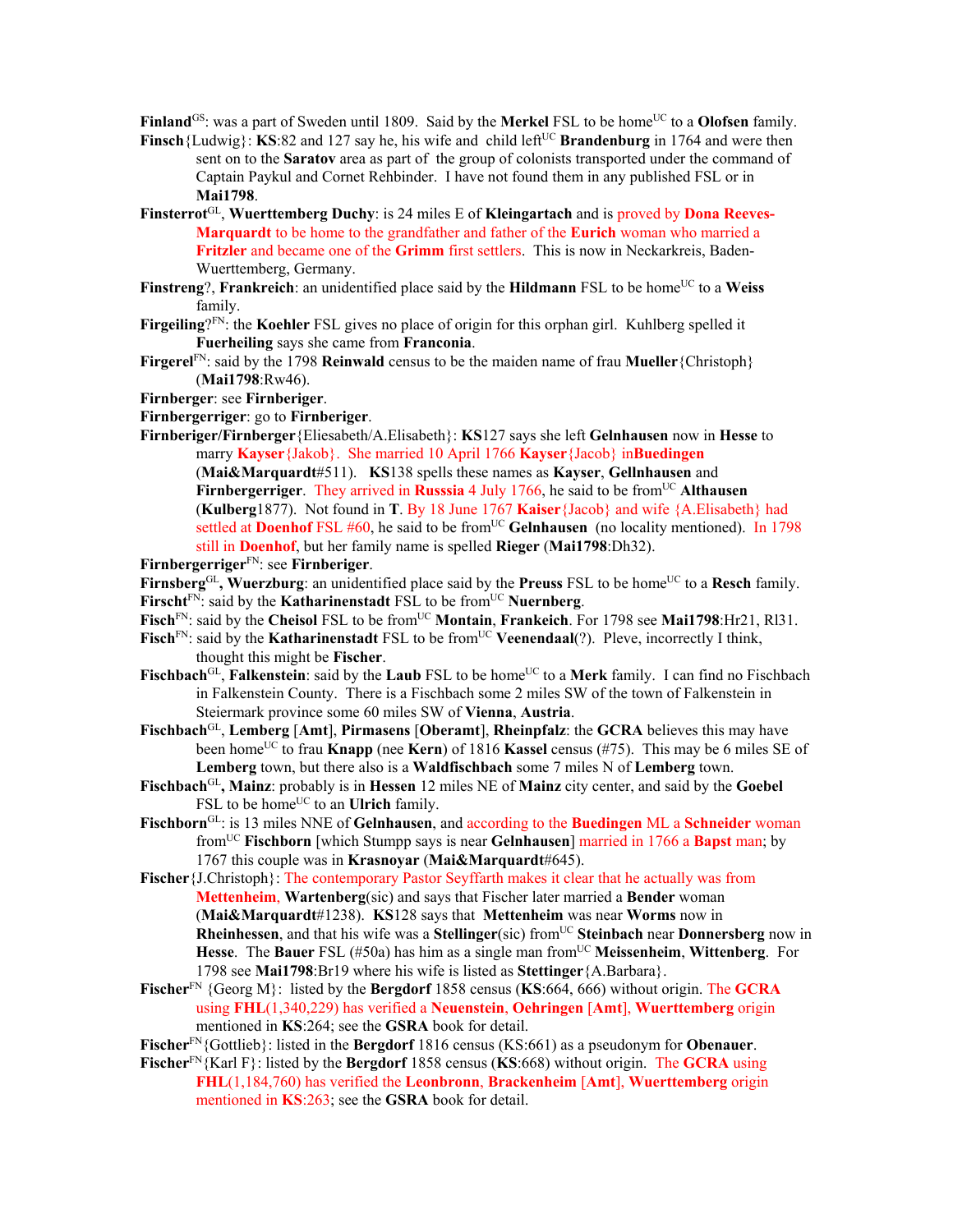- **Fischer**FN{Michael}: his widow is listed by the **Bergdorf** 1858 census (**KS**:659) without origin. The **GCRA** using **FHL**(1,055,850) has verified his **Gutenberg**, **Nuertingen** [**Amt**], **Wuerttemberg** origin mentioned in **KS**:264, having first gone to **Kuhlhausen, Suedpreussen** before going to **Bergdorf**; see the **GSRA** book for detail. However, the **GCRA** has proven that his widow was born<sup>UC</sup> a **Steib** in **Goeppingen, Wuerttemberg**, whereas **KS**:263 says she was from<sup>UC</sup> **Baiersbronn**, **Freudenstadt** [**Amt**], **Wuerttemberg**.
- **Fischer**{Sebastian}: on 22 June 1766 he married **Wagner**{Urusla} in **Rosslau** (**Mai&Marquardt**#1026). However the **Brabander** FSL (#125) said he was fromUC **Aulendorf**, [**Kur**-]**Bayern** and was single. This is odd since they usually very carefully labeled widowers as such. For 1798 see **Mai1798**:Bn45.
- Fischer<sup>FN</sup>: said by the **Doenhof** FSL to be from<sup>UC</sup> Riedesel (no locality mentioned).
- **Fischer**{J.Georg}: On 8 Aug 1766 with wife {Anna} and 2 children he arrived in **Russia**, said to be fromUC **Darmstadt** (**Kulberg**#4240). Later in 1766 with wife {A.Catharina}, son {Johann} and daughter {Susanna} in **Oranienbaum** he took transport for the **Volga**, but daughter {Elisabeth} was born and died enroute (**T**4500-4504). By 3 Aug 1767 with wife {Anna}, son {Johannes} and daughter {Susanna}, he had settled at **Ernestinendorf** FSL #16, he said to be fromUC **Buedingen**. For 1798 see **Mai1798**:Or34,Bb39,Bs30.
- Fischer<sup>FN</sup>: said by the Fischer FSL to be from<sup>UC</sup> **Helmsgruen**?, Sachsen.
- **Fischer**{A.Maria}: fromUC **Muentzenberg** she married **Klein**{J.Adam} 5 June 1766 in **Buedingen** (**Mai&Marquardt**#684 and **KS**127). They with the wife's mother {Anna} may have arrived in **Russia** 14 Sept 1766, he said to be from<sup>UC</sup> **Darmstadt** (**Kulberg**6546). Later in 1766 were listed as **Klein**s with a young daughter who died during their trip from **Oranienbaum** to the **Volga** (**T**3068-3070). On 14 Sept 1767 he, his wife {A.Maria} and a brand new daughter had settled at **Frank** FSL #81, which said he was **Kleim** {J.Adam} from<sup>UC</sup> **Niederwoellstadt**, **Solms**[-**Roedelheim County**]. For 1798 see (**Mai1798**:Fk76).
- Fischer<sup>FN</sup>{Michel}: Danish records say this Lutheran left<sup>UC</sup> Wuerttemberg or left<sup>UC</sup> the Durlach region in the **Baden Durlach Margraviate** arriving at **Flensburg, Schleswig Royal Duchy** in June 1762; he, his wife and two offspring lived at #3 in Colony G19 "Neuberendt", **Gottorf Am**t, last recorded in **Denmark** in Apr. 1765 (**EEE** p.401, for more detail see that). Said by the **Galka** FSL #34 to be from<sup>UC</sup> Litschen, Wittenberg<sup>[?]</sup>. For 1798 see Mai1798:Sb41).
- **Fischer**FN: listed by the 1816 **Glueckstal** census (**KS**:672, 263) with no origin. Using **FHL**(1,569,075, 082, and -089), the **GCRA** proved origin in **Reutlingen**, **Wuerttemberg**. See the **GCRA** book for more details.
- **Fischer**FN: arrived in South Russia in 1818 and 1819 these two families later settled in **Gueldendorf, Odessa**; family records found by **Curt Renz** in **Gondelsheim, Bretten Amt, Wuerttemberg**.
- **Fischer**FN{Alexander}: this single man arrived in **Russia** in August 1766 said by **Kulberg**#4102 to be fromUC **Darmstadt** (no locality mentioned). Still single, was also said by the **Grimm** FSL #83 to be from<sup>UC</sup> **Darmstadt** (no locality mentioned).
- Fischer {J.Michel}: Danish records say this single Lutheran left<sup>UC</sup> Wuerttemberg arriving in Colony J7 "Friderichshaab", **Colinghuus Amt** in April 1763 and in Colony J8 "Friderichsaab" in the same Amt; he was last registered in **Denmark** in December 1764. He arrived at Kronstadt near St. Petersburg in May 1766 and in **Oranienbaum** in Aug. 1766 signed up to settle in **Hirschenhof**  colony, **Latvia (EEE** p.401, for more see that).
- **Fischer**{Andreas}FN: **KS**:127 says he was fromUC **Oberlais**, [**Isenburg**-]**Buedingen** [**County**]. Said by the Pleve and Stumpp (**KS**:79) versions of the **Jagodnaja Poljana** FSL #49 to be fromUC **Nidda**. A Luebeck ML said he was from<sup>UC</sup> Hanau [County] and married in Luebeck 1 Aug 1766 **Appel**{A.Maria} fromUC [**Hessen**-]**Darmstadt** (**Mai&Marquardt**#278). On 15 Sept 1766 this couple may have arrived in **Russia**, he said to be from **Hanau** [**County**] (**Kulberg**6128). Kromm suggests they were fromUC either **Burkhards** or **Eichelsachsen** in **Schotten Amt**, or **Ober Lais** in Nidda Amt, all in Hessen-Darmstadt. **KS**128 says he left<sup>UC</sup> Eichelsachsen near **Buedingen** now in **Hesse**. For 1798 see **Mai1798**:Jp89.
- **Fischer**{Daniel}FN: said by **KS**:127 and the Pleve and Stumpp (**KS**:79) versions of the **Jagodnaja Poljana**  FSL (jp16) to be from<sup>UC</sup> Schotten. Kromm suggests he was from either **Burkhards** or **Eichelsachsen** in **Schotten Amt**.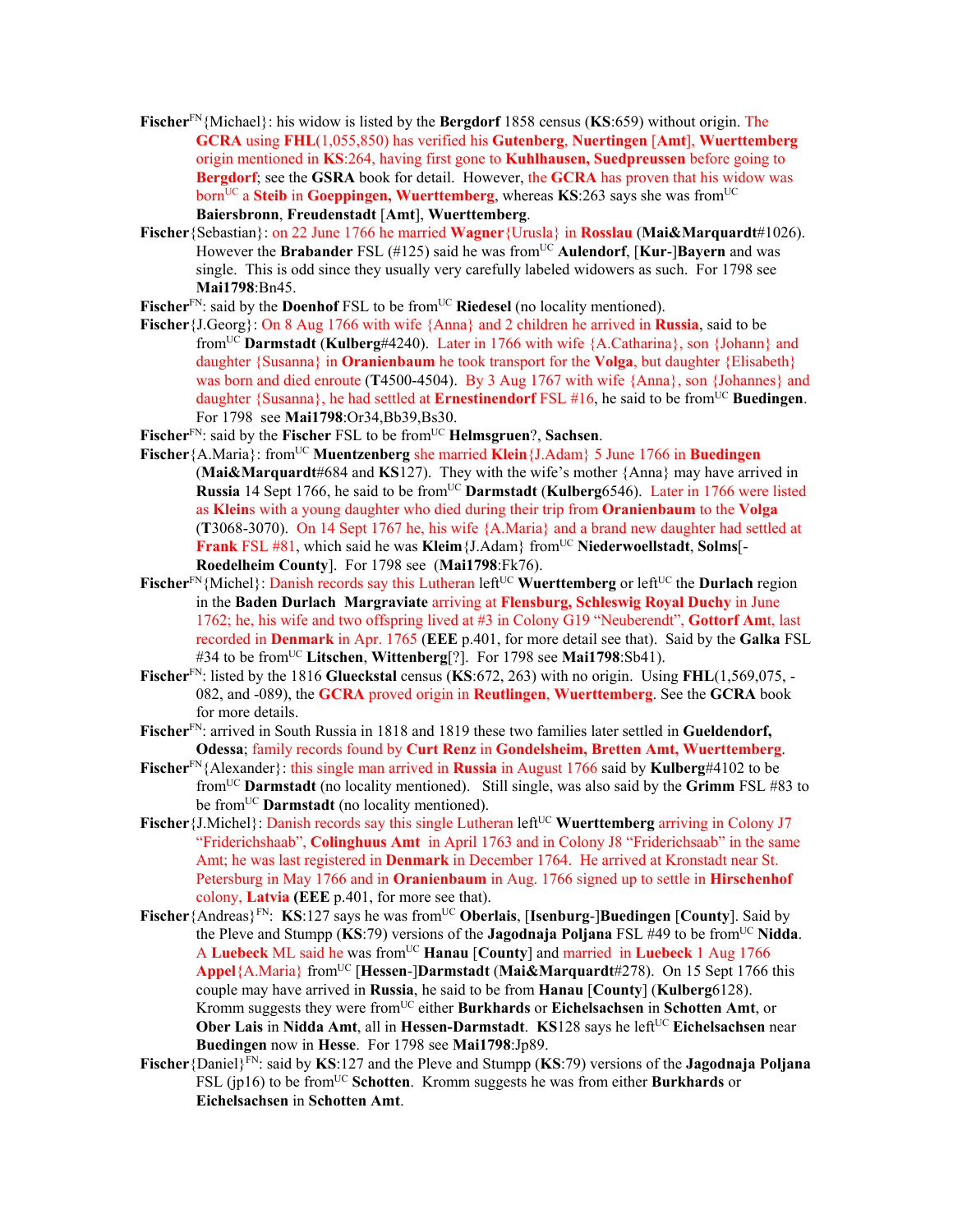Fischer<sup>FN</sup>: said by the **Kamenka** FSL to be from<sup>UC</sup> **Muelsen/Mulsen, Preussen.** 

- Fischer {Heinrich}<sup>FN</sup>: said by the **Kano** FSL to be from<sup>UC</sup> **Fahrstedt**, the wife's maiden name being **Weiser**, with a **Weiser** step-daughter in the household. The wife's maiden name was also given as **Weiser**, so either **Weiser** was her first married name, or the daughter had been illegitimate.
- **Fischer** {Karl Christian}<sup>FN</sup>: said by the **Kano** FSL to be from<sup>UC</sup> **Vorstadt**.
- **Fischer**{Peter}FN: listed by both the 1816 **Kassel** census (#30) and **KS**:207 without origin. See the **GCRA** book for more.
- **Fischer**FN: said by the **Katharinenstadt** FSL to be fromUC **Sachsen** (no locality mentioned). A **Rosslau** ML says she married in 1766 a **Winkler** man; Stumpp says 1765 (**Mai&Marquardt**#965) In 1767 she has arrived in **Katharinenstadt** with a **Schroeder** husband.
- **Fischer**<sup>FN</sup>{Nicolaus} and {J.Heinrich}: said by the **Keller** FSL to be from<sup>UC</sup> **Kottenheim**, **Bassenheim** [**Barony**], with **Riegelhof** orphan children in the {Nicolaus} household.
- **Fischer** FN {Barbara}: a widow said by the **Keller** FSL to be from<sup>UC</sup> **Reifenberg**, **Bassenheim**.
- **Fischer**FN{A.Maria}: wife of **Endters** {Johannes} and mother of their son when he was baptisted in **Luebeck** 17 May 1766 (**Mai&Marquardt**#1290). Not found in **Kuhlberg** or in **T**. By 20 July 1767 **Enders**, his wife and 2 offspring has settled at **Krasnoyar** FSL #23. No later records have been found.
- **Fischer**FN{J.Georg}: On 8 Aug 1766 with wife {A.Margaretha} and 2 children he arrived in **Russia**, he said to be from<sup>UC</sup> Laubach (Kulberg#4171). At age 48 with wife  ${Katharina}$ 37 she from<sup>UC</sup> **Isenburg-Meerholz** [**County**] and 4 children, he had settled at **Krasnoyar** FSL#35, he said to be fromUC **Laubach**.
- Fischer<sup>FN</sup>: said by the **Kratzke** FSL to be from<sup>UC</sup> **Hamburg**.
- Fischer {Michael+wife}: **Kulberg**173 said to be from<sup>UC</sup> **Wuertemberg** and to have gone to **Livonia**.
- Fischer<sup>FN</sup>: said by the **Lauwe** FSL to be from<sup>UC</sup> **Aurach** (no locality mentioned).
- Fischer<sup>FN</sup>{Christoph}: Danish records say this Lutheran with his wife and 4 offspring settled in Colony J4 "Friderichsdall", **Silkeborg Amt** and were last registered in **Denmark** in April 1763. Subsequently there are recorded in the parish records of **Neu-Saratowka** colony near **St. Petersburg** (**EEE** p.400, for more see that).
- **Fischer**{Johannes Henricus}: married **Leonhardt**{Johanna M.} in **Luebeck** 19 June 1766 (**Mai&Marquardt**#104 & **KS**128). He may be the man in the next entry.
- **Fischer**FN{Heinrich}: on 9 Aug 1766 with wife {Catharina} he had arrived in **Russia** said to be from **Isenburg** (**Kulberg**4031). By 15 Aug 1767 he and wife {Katharina} had settled at **Norka** FSL #70, he said to be fromUC **Isenburg** (no locality mentioned. By 1798 {Katharina} apparently had died, as had **Proestel** the husband of **Leonhardt**{Sybilla}, who is now living in **Norka** as the wife of **Fischer**{Heinrich} (**Mai1798**:Nr114). For family members in 1796 and 1798 see **Mai1798**:Nr114, and possibly Mv2012, Nr31, 106 and Ms87?
- **Fischer**<sup>FN</sup>{Konrad, elder}: On 9 Aug 1766 with {A.Margaretha} arrived in **Russia**, said to be from<sup>UC</sup> **Isenburg** (**Kuhlberg**4032). By 13 Aug 1766 he, and wife {A.Maria} had settled at **Norka** FSL  $#67$ , said to be from<sup>UC</sup> **Isenburg** (no locality mentioned).
- **Fischer**FN{Konrad, younger}: not found in **Kuhlberg**. By 15 Aug 1766 he and wife {A.Maria} had settled at **Norka** FSL #83, he said to be from<sup>UC</sup> **Isenburg** (no locality mentioned). For possible family members in 1796 and 1798 see **Mai1798**:Mv2012, Nr31, 106, and Ms87?
- **Fischer**<sup>FN</sup>: said by the **Ober-Mo njou** FSL to be from<sup>UC</sup> **Oberwaldstedt**? with a **Rupp** brother-in-law in the household. For 1798 see **Mai1798**:Om26 and possibly 66.
- **Fischer**{Georg}: On 10 August 1766 with wife {Dorothea} he arrived in **Russia** (**Kulberg**#4328). Later in 1766 with wife {A.Dorothea} in **Oranienbaum** he took transport for the **Volga** (**T**4111-4112). By 3 Aug 1767 with wife {Dorothea} and a **Lampe** orphan, had settled in **Orlovskaya** FSL #65, he said to be from<sup>UC</sup> Dessau.
- Fischer<sup>FN</sup>: said by the **Pfeiffer** FSL to be from<sup>UC</sup> **Wuerzburg** (no locality indicated).
- Fischer<sup>FN</sup>: said by the **Preuss** FSL to be from<sup>UC</sup> **Wenden.**
- Fischer {Michael}<sup>FN</sup>: said by the **Reinwald** FSL to be from<sup>UC</sup> **Rothenburg**. For 1795 and 1798 see **Mai1798**:Mv2419, Rm14, and Rw13.
- **Fischer**{Michael}<sup>FN</sup>: his wife was said by the **Reinwald** FSL to be from<sup>UC</sup> **Wuerttemberg** [Duchy] (no locality mentioned).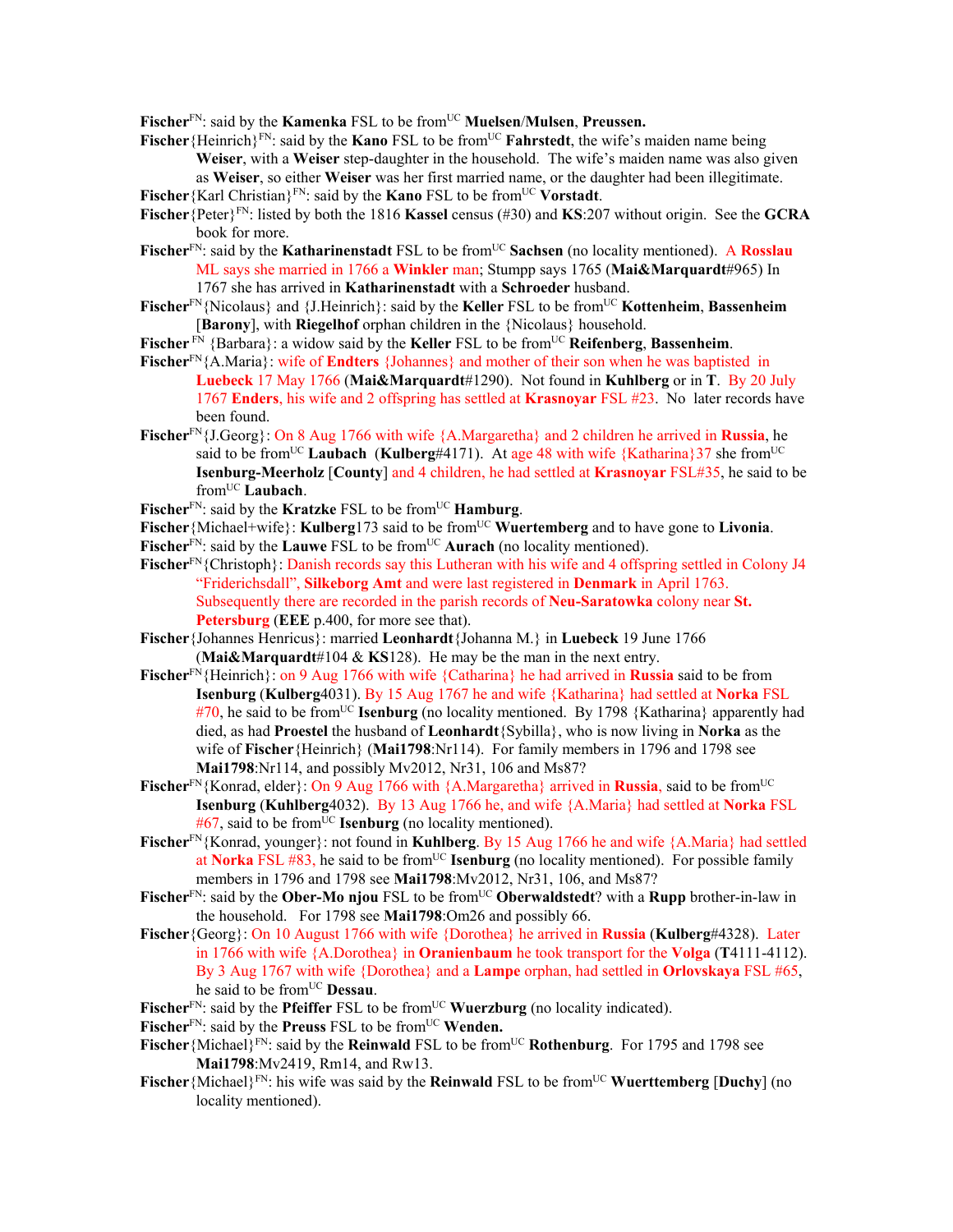- **Fischer**<sup>FN</sup>: said by the **Rohleder** FSL to be from<sup>UC</sup> **Hanau** [County] (no locality mentioned). Spelled **Pfister**? in another version of the FSL.
- **Fischer** { $J.Georg$ }<sup>FN</sup>: **KS**127 and the **Buedingen** ML said he was from<sup>UC</sup> **Reibach**, **Kurpfalz&Hesse-Darmstadt** and married 22 April 1766 **Daubert**{A.Barbara} (**Mai&Marquardt**#570). **KS**128 says he was fromUC **Buedingen** city. By 12 Sept 1767 this couple had settled at **Schwab** FSL #40, he said to be age 23 from<sup>UC</sup> Raibach, [Gross-Umstadt Condominium]. For 1798 see **Mai1798**:Sb41(wife's maiden name given as **Daubert** and his age is 54),13, and 17.
- **Fisher**FN: said by the **Stahl-am-Tarlyk** FSL to be fromUC **Urach**, **Wuerttemberg** [**Duchy**]. Spelled **Fish'ais** in 1798 (Mai1798:St43).
- Fischer<sup>FN</sup>: said by the **Susannental** FSL to be from<sup>UC</sup> Uphersleben. I could not locate them or any descendants in **Mai1798**.
- **Fischer**{A.Rosina}: married **Winkler**{J.Andreas} 8 May 1766 in **Rosslau** (**Mai&Marquardt**#965). This couple arrived in **Russia** 15 Sept 1766 (**Kulberg**5243). **KS**164 mistakenly gives the year as 1765. Later in 1766 this **Winckler** couple took transport in **Oranienbaum** for the **Volga** (**T**199- 200). By 12 May 1767 this **Winkler** couple with an infant daughter had settled at **Warenburg** FSL #80. For a son(?) in 1798 see **Mai1798**:Wr13.
- **Fischer**{J.Franz}: e husband of **Buxbaum**{A.Elisabeth} and father of **Fischer**{Tobias Gerhard} baptized 20 April 1766 in **Luebeck** {**Mai&Marquardt**#1286). Arrived in **Russia** on 15 June 1766 (**Kulberg**763). Not listed in **T**. By May 1767 they had settled in **Warenburg** FSL #25 which said he was fromUC **Ober-Ramstadt**, [**Hessen**-]**Darmstadt** [**Landgraviate**]. They must have died prior to the 1798 Volga censuses.
- **Fischer**{Tobias Gerhard}: son of {Franz} and **Buxbaum**{A.Elisabeth} baptized 20 April 1766 in **Luebeck** {**Mai&Marquardt**#1286). He apparently died prior to 15 June 1767 when his parents arrived in **Russia** (**Kulberg**763). \*\*\*\*\*\*\*\*\*\*\*\*\*\*\*\*\*\*\*
- **Fischer**{Alexander}: arrived in **Russia** 10 Aug 1766, said to be from<sup>UC</sup> Zerbst (Kulberg4407). No later source found.
- **Fischer**{A. Eva}: a single female from<sup>UC</sup> **Hessen arrived in Russia** 15 Sept 1766 (**Kuhlberg**5265). She likely died or married without record.
- **Fischer**{A.Margaretha}: from<sup>UC</sup> **Ebersdorf**, **Coberg married in Woehrd** 7 June 1766 **Goering**{J.Georg} (**Mai&Marquardt**#828 and **KS**130). I did not find them in any later source.
- **Fischer**{August}: and wife {Elisabeth} arrived in **Russia** 18 June 1766 Catholics, he said to be from<sup>UC</sup> **Bassenheim** (**Kulberg**867). No later source found.
- **Fischer** {Barbara}: single Catholiic arrived in **Russia** 30 May 1766, said to be from<sup>UC</sup> **Pfalz** (**Kuhlberg**386). No later source found.
- **Fischer**{Caspar}: with wife {Maria} + {Anton} 17.5 & {Anna} 1.5 Catholics arrived in **Russia** 10 Aug 1766 (**Kuhlberg**4215). No later source found.
- **Fischer**{Catharina}: an e widow with children {Mathias} 8 and {Maria} .5 arrived in **Russia** 8 Aug 1766, said to be from<sup>UC</sup> Waldeck (Kulberg<sup>3406</sup>). No later information found.
- **Fischer**{Christian/Carl Christian}: married **Schultz**{Friederica} in **Luebeck** 22 July 1766 (**Mai&Marquardt**#3749). On 12 Sept 1766 {Christian}, wife {Anna} and 2 young sons arrived in **Russia**, he said to be from **Sachsen** (**Kulberg**4739). Later in 1766 {Carl Christian}, wife {Margaretha} and the 2 young sons in **Oranienbaum** took transport for the **Volga** on which trip the youngest son died. Not found in any published FSL.
- **Fischer**{Conrad}: e with wife{Maria} and 2 daughters ages 3 and .75 arrived in **Russia** 29 Aug 1766, he said to be from<sup>UC</sup> Landsberg (Kulberg<sup>3754)</sup>.
- **Fischer**{Konrad}: **KS**127 says he left **Ruppertsburg** near **Gruenburg** in 1766. No additional information has been found.
- **Fischer**{Konrad}: r
- **Fischer**{Daniel}: with wife {Catharina} and sons {J.Georg} 4 and {J.Adam} 1, in **Oranienbaum** he took transport for the **Volga** (**T**6898-6901). No later source found.
- **Fischer**{Friedrich}: e single arrived in **Russia** 30 May 1766 said to be from<sup>UC</sup> **Hanau** [**County**] going to **Saratov** (**Kuhlberg**393). No further source found for him.
- **Fischer**{Georg}: e, he,wife {Christina} + 2 daughters arrived in **Russia** 20 May 1766, he said to be from<sup>UC</sup>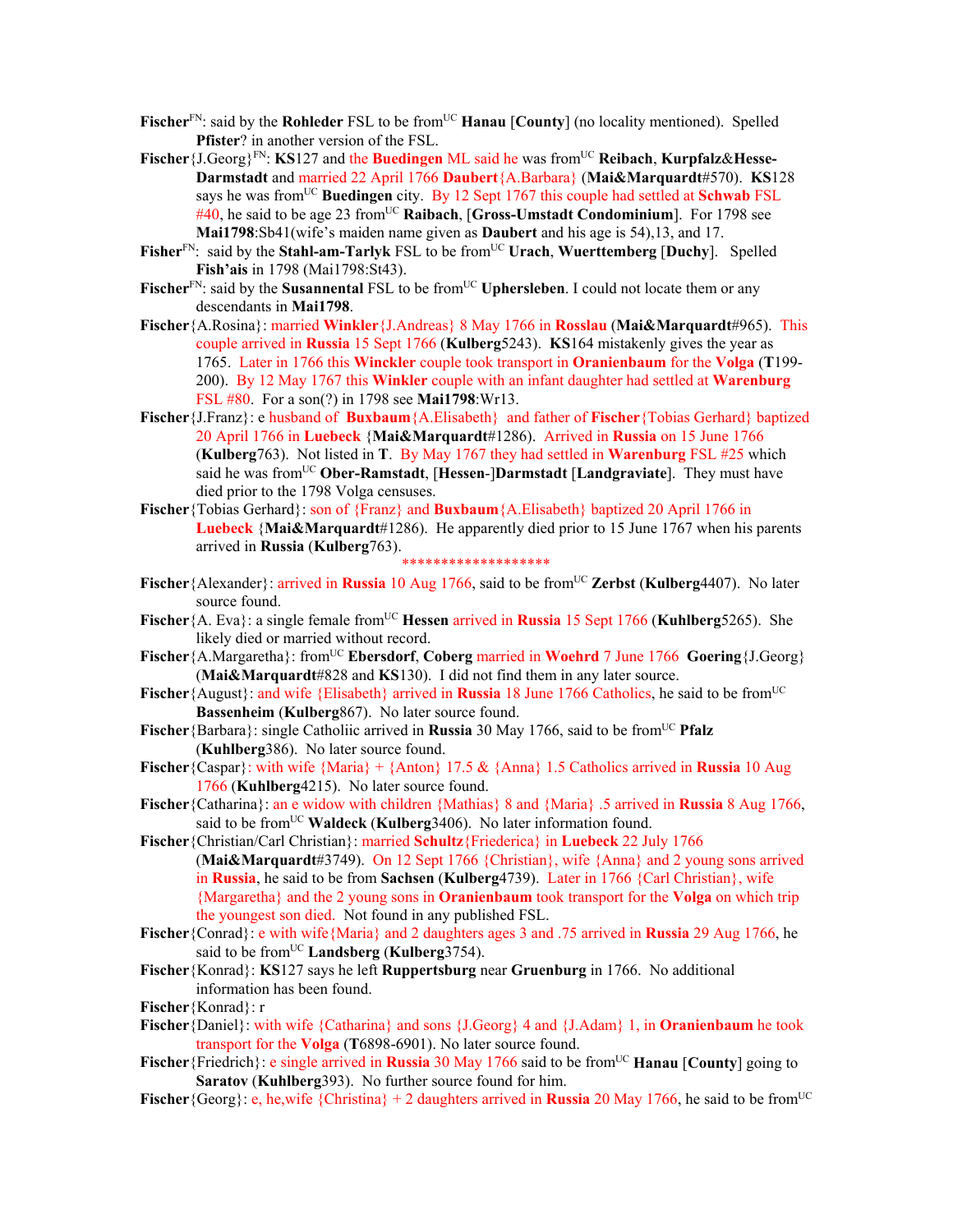**Ulm** (**Kuhlberg**324). No further source found for him.

- **Fischer**{Georg}: e, single said to be fromUC [**Hessen**-]**Darmstadt** [**Landgraviate**] (**Kulberg**3503). No further source found for him.
- **Fischer**{Gottfried}: was a godparent at the 24 April 1766 **Luebeck** baptism of a son of **Mitz**{J.Wilhelm} and his wife **Schwaertzel**{M.Elisabeth} (**Mai&Marquardt**#1287). Not found in any later source.
- **Fischer**{Heinrich}: r, single arrived in **Russia** 9 Aug 1766, said to be from<sup>UC</sup> **Isenburg** (**Kulberg**4030). Not found in any later source.
- **Fischer** {Jacob}: e, with wife {Margaretha} and 3 children arrived in **Russia** 25 July 1766, he said to be from<sup>UC</sup> **Wuerttemberg** (**Kulberg**<sup>2492</sup>). No later source found for them.
- **Fischer**{Johann}: **KS**128 says he left<sup>UC</sup> **Darmstadt** now in **Hesse** in 1768. I did not identify him in any published FSL.
- **Fischer**{Johann}: with brother {J.Friedrich} 17.5 and sister {Margaretha} 18, he arrived in **Russia**, he said to be from<sup>UC</sup> **Riedesel** [Barony] (**Kulberg**1934). No later source found for them.
- **Fischer** {Johann}: e, with wife {Anna}, daughter {Dorothea} 7 and servant {Johann} 20, he arrived in **Russia** on 25 July 1766, he said to be from<sup>UC</sup> Wuerttemberg (Kulberg2493). No later source found for them.
- **Fischer**{Johann}: k, with wife {Catharina} and children {Peter} 16 and {A.Cunigunda} 8, he arrived in **Russia** 29 Aug 1766, he said to be from<sup>UC</sup> **Franken** (**Kulberg**5070). No later source found for them.
- **Fischer**{Johann}: with wife {Margaretha} and children: {Eva} 11 and {Catharina} 3, he arrived in **Russia** 15 Sept 1766 (**Kulberg**7040). No later source found for them.
- **Fischer** {Johann}: **KS**128 says he left<sup>UC</sup> **Darmtadt** 1768. No later source was identified for him.
- **Fischer** {J.Andreas}: from<sup>UC</sup> **Uphersleben**, this son of {J.Heinrich} deceased soldier of the Royal Prussian regiment of **Vasvoldt**, married in **Woehrd** on 12 May 1766 **Oszwald**{Magdalena Euphrosine} (**Mai&Marquardt**#809). **KS**128 says they were married in **Nuernberg-Woehrd** . On 19 July 1766 he was godfather at the **Luebeck** baptism of **Schmidt**{J.Andreas } son of {Gabriel} and his **Hoffmann** wife {Barbara} (**Mai&Marquardt**#1359). . Later in 1766 in **Oranienbaum** {Andreas} and wife {Magdalena} took transport for the **Volga** on which trip she died (**T**3981- 3982). I did not find them in any later source.
- **Fischer** {J.Georg}: in 1766 left<sup>UC</sup> **Gonterskirchen** near **Nidda** now in **Hesse**. He may have arrived single in Russia 8 Aug 1766 (**Kulberg**#3593). I did not find him in any published FSL.
- **Fischer**{Johannes Henrikus}: he married **Leonhardt**{Johanna Maria} in **Luebeck** on 19 June 1766 (**Mai&Marquardt**#104). **KS**128 mistakenly said this was 1765. I did not find them in any published FSL.
- **Fischer**{Konrad}: go to **Fischer**{Conrad}.
- **Fischer**{Otto}: **KS**128 says that without permission he left<sup>UC</sup> Speicherz near Brueckenau now in **Bavaria**. I did not find him in any published FSL.
- **Fischer**{Rosina}: said to have married an **Anthon** in **Luebeck** (**KS**:p.118). Not found in any FSL.
- **Fischer**<sup>FN</sup>: this family name was found recorded in marriage records 1762-1767 for three different places: **Kirburg**, and **Schlitz**; and in **Schotten** parish records for many generations prior to 1767; see **Flegel** trip.
- **Fischer**FN: also see **Fisch**.
- **Fischer**VV: (aka **Telausa**, **Teljausa**, **Teljauza**, and **Telyausa**) is a Lutheran village founded in 1765 on the eastern side of the Volga River. Its FSL is published in Pleve, Einwanderung …, vol. I, pp.407- 418. According to that, the first settlers were from the following places with the family names shown here in parens. Names in square parens following family names are alternate spellings usually from later sources such as the 1798 census. Numbers following the family names are their household number in the FSL:

from **Asnes**?, **Brandenburg**: (**Paustan**?[**Bastian**]30);

from **Berboe**, **Polen**: (**Kepp**?20);

from **Berlin**, **Preussen**: (frau **Kowatsch**14);

- from **Denkbeim**?, **Potonsk**?: (**Paschner**?[**Buechner**??]8);
- from **Dergatz**?, **Wuerttemberg**: (**Nunemann**?[**Nunneman**?]31);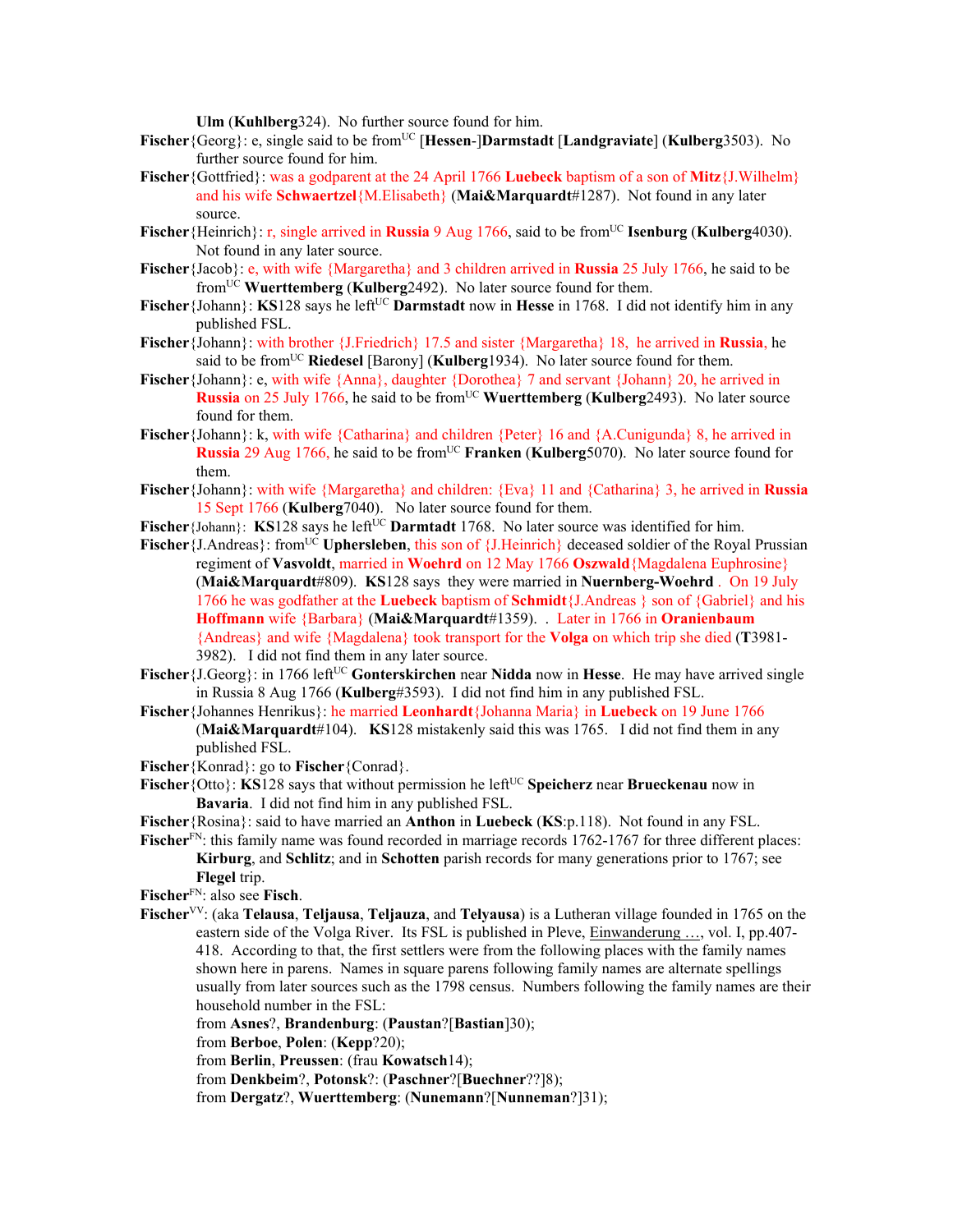from **Erbach**: (**Heinrich**34); from **Ersterk**?, **Schlesien**: (**Kraus**15); from **Filehne**, **Polen**: (**Kossmann**[**Gossmann**]7); from **Filis**?, **Polen**: (**Lang**12); from **Frankfurt-am-Main**: (**Adwertin**?40); from **Hanlensherr**?, **Frankreich**: (**Couchis**?[**Gutshe**?/**Koshi**]29); from **Hannover**: (**Schiming**?[**Schilling**/**Schreimann**/**Schimek**]4); from **Hannover**?, **England**: **Schaefer**21, **Schulz**22); from **Heidelberg**, **Kurpfalz**: (**Meier**[**Maier**]19); from **Heilbronn**: (**Edel**23); from **Helmsgruen**?, **Sachsen**: (**Fischer**2); from **Kiel**, **Holstein**: (**Andersen**[**Anders**]25); from **Kisi**?, **Darmstadt**: (**Jung**36, **Justus**33, **Nau**35); from **Koterschbleim**?, **Kurpfalz**: (**Weinert**?1); from **Lanzberg**?, **Brandenburg**: (frau **Kepp**?20); from **Linis**?, **Preussen**: (**Knoll**13); from **Madrizi**, **Polen**: (**Seifert**27); from **Marienwerder**, **Preussen**: (**Stahlbaum**16); from **Paulbrunn**?, **Wuerttemberg**: (**Kaust**[**Gaus**]26 and possibly **Graul**?[**Grauer**]26a); from **Polen**: (**Lehmann**3a); from **Preschenelau**?, **Polen**: (frau **Couchis**?29); from **Preussen**: (frau **Lang**12); from **Rabenau**: (frau **Jung**36); from **Reigenbol**?, **Sachsen**: (frau **Knoll**13); from **Rohrbach**, **Kurpfalz**: (**Meier**[**Maier**]5,6, frau **Proziminski**9); from **Saara**, **Sachsen**: (frau **Paschner**?8); from **Saoruno**?, **Sachsen**: (**Friebus**?17); from **Schidatlie**?, **Polen**: (**Pufald**?[**Bufald**]10); from **Schnerbil**?, **Polen**: (frau **Kraus**3); from **Sernow**, **Preussen**: (frau **Forschmann**?18, frau **Friebus**?17, **Leist**?18a); from **Stockholm**, **Schweden**: (**Forschmann**?18); from **Stuck**, **Wittenburg**: (**Kaust**?[**Gaus**]24); from **Triresi**?, **Frankreich**: (frau **Friebus**?11, **Schreider**11a); from **Tuebingen**, **Wuerttemberg**: (**Rohr**?28); from **unknown**: (**Kraus**30; from **Warschau**, **Polen**: (**Proziminski**9); from **Waszirge**?, **Ungarn**: (**Kowatsch**[**Kowach**?]14); from **Wiesepans**?, **Nassau**: (**Dotz**?32); from **Zitau**, **Sachsen**: (**Friebus**?11). **Fischler**<sup>FN</sup>: said by the **Grimm** FSL to be from<sup>UC</sup> **Hanau** (no locality mentioned). **Fish'ais** FN: see **Fischer**. **Fitegen?, Hohenlohe [Principality/County]:** an unidentified place said by the **Straub** FSL to be home<sup>UC</sup> to a **Lenk** family. **Fitzler**{Johannes}: **KS**128 said he left **Ulm** near **Wetzlar** now in **Hesse**. I did not find him in any published FSL or in **Mai1798**. **Fitzner** FN: see **Pfitzner**. **Fix**FN: see **Fuchs**. **Flaath**FN: see **Flath**. **Flach**{A.Katharina/Cathrina}: sister of wife of **Schneidmueller**{J.Peter} who arrived with them in **Russia** in 1766 {**Kulberg**6337). **KS**128 said she was from **Bobenhausen** near **Buedingen** going to **Jagodnaya Polyana**. Had settled at **Jagodnaya Polyana** FSL #38a by 16 Sept 1767. Both KS and the Kromm version of the FSL say [mistakenly] that she was a maid to the **Scheidmueller** family (p.132).

**Flach**{A.Veronica}: from **Seiberterode** married **Schneidmueller/Schneidermueller**{J.Peter} in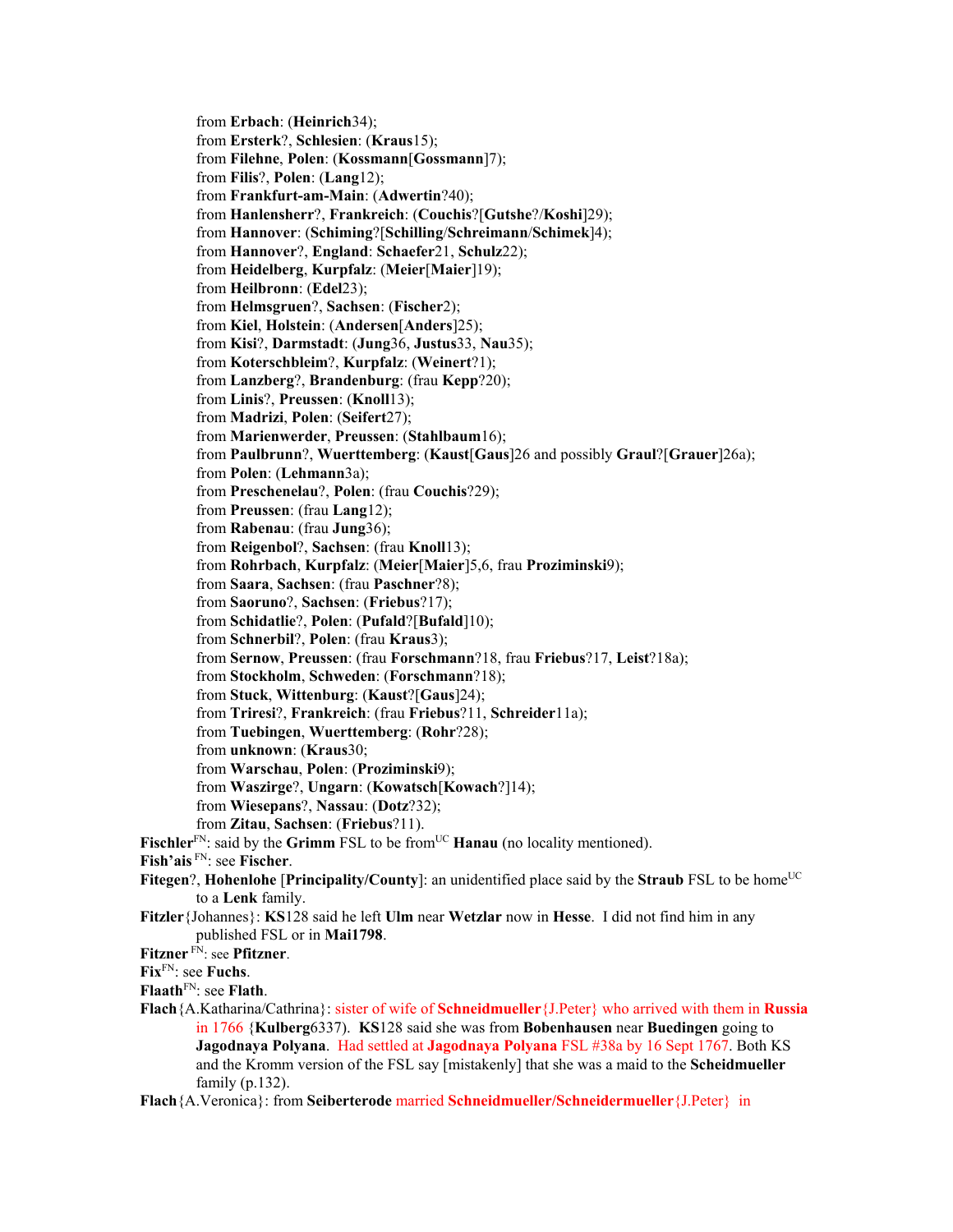**Buedingen** 3 July 1766; later the couple went to **Jagodnaja Poljana** (#38) (**Mai&Marquardt**#727 and **KS**128 & 156).

- **Flach**{Johannes}: husband of [an older] {Veronica} and father of 4 who arrived in **Russia** in 1766 (**T**6951-6956). No further info.
- **Flach**FN: said by the **Laub** FSL to be a step-son living in the **Engelmann** household. So frau **Engelmann** evidently was a former frau **Flach**.
- **Flach**{Heinrich}: he was said by the Recruiter Beauregard List in 1768 (Lk128) to be from<sup>UC</sup> Breitfurt. For 1767 see T1810-1814. A daughter left **Luzern** in 1783 to marry in **Zug** (**Mai1798**:Mv1608); no indication of another earlier colony so they probably were among the **Luzern** first settlers. In 1768 also spelled **Flack** (Lz3 and 6) and **Flag** (Zg39).
- Flach {Valentin}: said by the Recruiter Beauregard's list to have been from<sup>UC</sup> Breitfurt, [Pfalz-**Zweibruecken Duchy**] and to have gone to **Luzern** in 1768 (**Mai1798**:**Lk**129) where they surely were among the **Luzern** first settlers. In 1784 a son moved to **Ober-Monjou** (Mv1610).
- Flach {Johann}: **Kulberg**6220 said this family was from<sup>UC</sup> Darmstadt (no locality mentioned). Walter FSL (#105 and 105) recorded the arrival of the two youngest daughters of the family,
	- {A.Katharina} was wife of **Hartmann**{Christoph} and {A.Eisabeth} as his step-daughter.
- **Flach**FN: said by the **Warenburg** FSL to be a stepson in the **Boes**? household. Spelled **Flas** and **Flag** in 1798 (**Mai1798**:Wr70).
- **Flachsmann**{M.Barbara}: A **Wohrd** ML said this ev. daughter of {Christoph(er)} on 26 May 1766 married the catholic son of **Fuhrmann** [J.Christian] from<sup>UC</sup> Unter-Hambach (**Mai&Marquardt**#813). I did not find this couple in any published FSL or in **Mai1798**.
- **Flack** FN: see **Flach** and **Fleck**.
- Flad?<sup>FN</sup>: said by the **Dobrinka** FSL to be from<sup>UC</sup> **Danzig**. Later spelled Flath (Mai1798:Db79).
- **Fladung**: see **Flaudung**.
- **Fladung** FN: see **Fladunk**.
- **Fladungen**?, **Wuerzburg**[**Bishopric**]: is 19 miles E of **Fulda** city, and was said by the **Leitsinger** FSL to be home<sup>UC</sup> to a **Mainz** family and possibly to a **Kunzelmann** family.
- **Fladunk**FN: not found in an FSL but was in the 1775 **Grimm** census #160. Spelled **Fladung** in 1798 (**Mai1798**:Gm148).
- **Flag** FN: said by the **Straub** FSL to be fromUC **Greifenstein**, **Snenkiries**?, [**Solms-Braunfels Principality**]. Spelled **Pflag** in 1792 when Herr **Pflag** "ran away" (**Mai1798**:Mv2868).
- **Flag**FN: also see **Flach**.
- **Flagau**(**s**){Katharina}: **KS**128 says she left **Rainrod** near **Alsfeld** now in **Hesse**. I did not find her in any published FSL or in **Mai1798**.
- **Flaig**FN: said by the **Bergdorf** 1816 census (**KS**:660, 264) to have been fromUC **Moenchweiler**, **Villingen** [**Amt**], **Baden**. This man's father was said (**KS**:264) to be fromUC nearby **Schwenningen**, **Tuttlingen** [**Amt**], **Wuerttemberg**. The **GCRA** found some records for this family name in **Moenchweiler**, **Villingen** [**Amt**], **Baden** (**FHL**(1,189,835); see their book for more detail.
- **Flaig**<sup>FN</sup>: said by **KS**:264 to have come from<sup>UC</sup> **Schwenningen**, **Tutlingen** [Amt], **Wuerttemberg** and by the 1816 Neudorf census (#37) to have come from<sup>UC</sup> either there or **Aach**, **Freudenstadt**, [Amt], **Wuerttemberg**. See the **GCRA** book for a bit more.
- **Flamer** FN: see **Flomart**.
- **Flander** {Johann}: said by the Recruiter Beauregard list to have come from<sup>UC</sup> Achen and to have gone to **Katharinenstdt** in 1768 (**Lk**67); so they may have been among the **Katharinenstdt** first settlers. I could not identifytheim or any descendant in **Mai1798**.

**Flandern**FN: German for **Flanders**.

- **Flanders**GS: in the 1760s was a country, part of the Spanish Netherlands under control of the Austrian Hapsburgs, whose lands were around the cities of Bruges, Ghent, and Ypres; said (no locality mentioned) by the **Norka** FSL to be home<sup>UC</sup> to a **Legue** family. **Buedingen** church records say a daughter was born there to this **Legai** couple from **Lille**, **Flanders** (**Mai&Marquardt**#1210a).
- **Flanz**{Micael}: said by the **Roethling** FSL (#23) to be from<sup>UC</sup> **Simmer**?, **Luxemburg**. **KS**128 says his family of three left **Luxemburg** for **Semenowka**.

**Flas**FN: see **Flach**.

**Flath/Flaath**FN{J.Friedrich}: **T**7150 gives his name as Flaath{J.Friedrich} and **T**7151 gives his wife as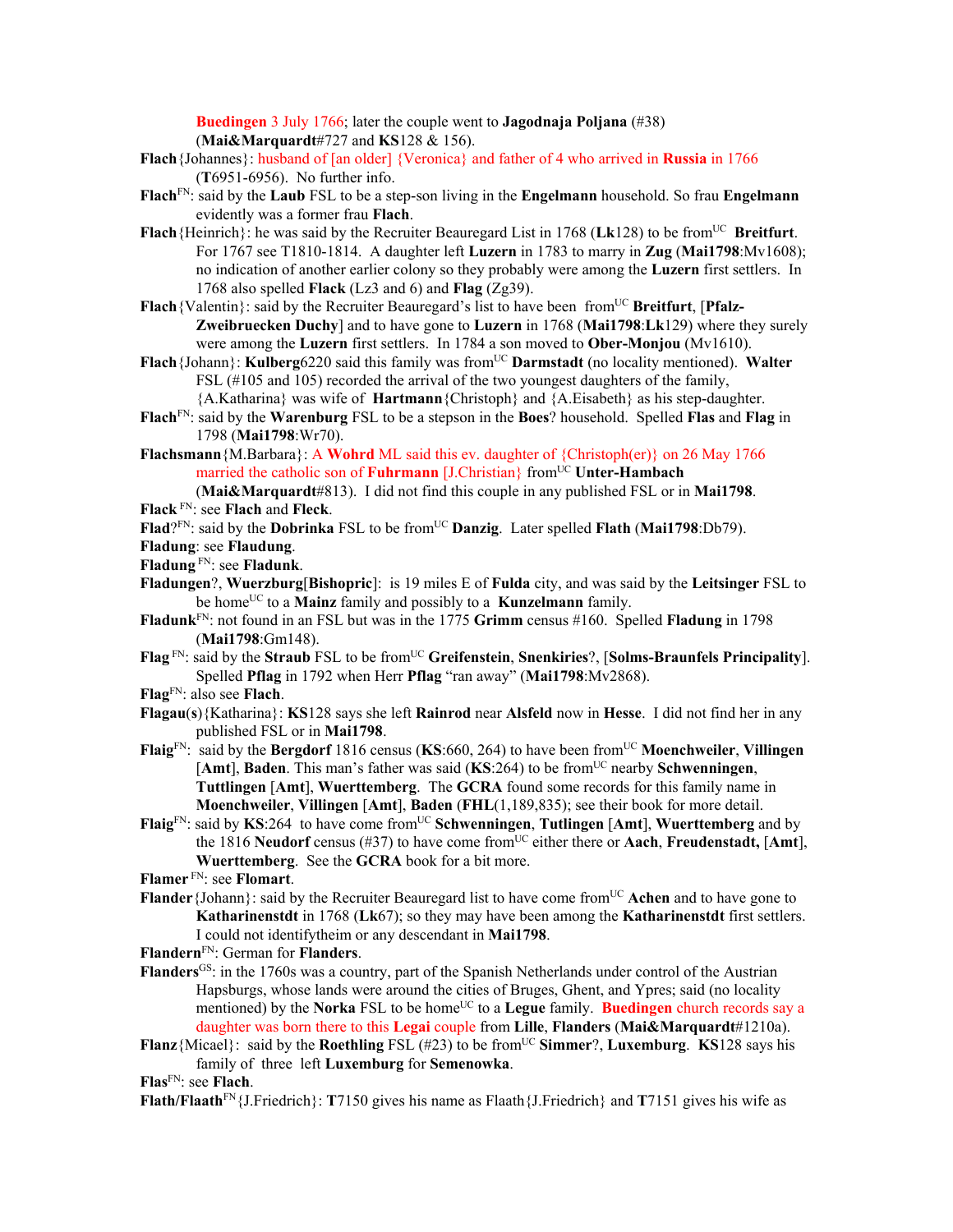{Cathrina} who died enroute to the **Volga**. said by the **Frank** FSL to be fromUC **Wirlikrulbach**(?), **Erbach**. **Gieg1** proved this origin was **Muemling-Grumbach**, **Breuberg Condominium**.

**Flath**FN: also see **Flad**.

**Flaudung**: see **Flautung**.

**Flaumer**FN: see **Flomart**.

- **Flautung/Flaudung/Fladung**FN{J.Heinrich}: married **Mull**{A.Maria} in **Luebeck** 12 June 1766 (**Mai&Marquardt**#78). He is listed in the 1767 Transport Lists of folks on the way to the Volga (**T**5175). Said by the **Susannental** FSL (#14) to be a **Fladung** fromUC **Hembach**, [**Breuberg Condo**?]. The maiden name of his widow (his 2nd wife?) was given as **Schaefer{**A.Maria) in 1798 (**Mai1798**:Ss5).
- **Flech**<sup>GL</sup>: an unidentified locality said by the **Seewald** FSL to be in the state of **Worms** and to be home<sup>UC</sup> to a **Andes/Anthes** family.
- **Fleck**FN{G.Christoph}: the **GCRA** found that this family spent some time in **Glueckstal** and proved their origin in **Entringen**, **Tuebingen** [**Amt**], **Wuerttemberg**; see the **GCRA** book for detail.
- **Fleck**FN: said by the 1816 **Glueckstal** census (**KS**:671, 265) to be from **Moehringen**, **Stuttgart** [**Amt**], **Wuerttemberg**. Using **FHL**(1,055,882), the **GCRA** verified this origin. See the **GCRA** book for more details.
- Fleck<sup>FN</sup>: said by the Rosenheim FSL to be from<sup>UC</sup> Zell?, Grafschaft Erbach. Spelled Fleck in 1798 (Mai1798:Rw38), and possibly **Fekel**? in 1798 (Rm37(where the wife's maiden name is given as **Schaefer**)). Spelled **Flack** in 1797 and 1798 (Mv281, Rm23 and 55).
- **Fleck**<sup>FN</sup>: the wife was said (no locality mentioned) by the **Rosenheim** FSL to be from<sup>UC</sup> [**Hessen**-]**Darmstadt** [**Landgraviate**].
- **Fleck**{Carl Hinrich}: married **Moneck/Monecke**{Eva Dorothea} 16 June 1766 in **Luebeck** (**Mai&Marquardt**#93). **KS**128 said he was fromUC **Mettenheim** near **Worms** now in **Rheinhesse** and married in 1765 (sic). **Die Luebecker Traulisten** has {Karl Hinrich}. Not found in **Kulberg**. Later in 1766 this couple in **Oranienbaum** took transport for the **Volga**  (**T**6874-6875). No later source found.
- Fleck<sup>FN</sup>: said by the **Warenburg** FSL to be from<sup>UC</sup> Wintersdorf, Sachsen<sup>[</sup>-Altenburg Duchy].

**Fleck**FN: also see **Flenk**.

- **Flecker**{name?}: **KS**128 says in 1766 he left<sup>UC</sup> Streitberg near Gelnhausen now in Hesse.
- **Fledang**( $?$ )<sup>GL</sup>, **Mecklenburg**: an unidentified place said by the **Dobrinka** FSL to be home<sup>UC</sup> to a **Heidemann** family.
- **Flegel, Arthur and Cleora**: In the summer of 1972 the Flegels traveled through parts of Hessen that had been prime feeder areas for the Volga colonies in the 1760's. They found records of that date in **Berstadt**, **Haiger**, **Herborn**, **Kirburg**, **Schlitz**, **Schotten**, **Tann**, and **Winterhausen**. Except for Schlitz they did not find specific contemporary references to specific people going to Russia, but they did record typical family names as of the 1760's in each parish. The full report of their trip is printed under their names as "Research in Hesse", AHSGR Workpapers, Vol.XIII (Dec,1973), pp.21-37.
- **Flegler**<sup>FN:</sup> said by the Stumpp supplement to the **Dietel** FSL to be from<sup>UC</sup> **Frankfurt-am-Main** (no locality indicated).For 1798 see **Mai1798**:Dt28.
- **Flehingen**, **Karlsruhe** [**Amt**], **Baden**: is 18 miles ENE of **Karlsruhe** city, and said by both the 1816 **Neudorf** census (#35) and **KS**:205 to have been home<sup>UC</sup> to the **Adam** family.
- **Flei** FN: listed by the 1816 **Neudorf** census (#91) with no origin. Also spelled **Fleig**. See the **GCRA** book under **Haid** for a bit more.

**Fleig**FN: see **Flei**.

- **Flein**, **Heilbronn** [**Amt**], **Wuerttemberg**: is 2 miles S of **Heilbronn** city, and was mistakenly said by the 1816 **Kassel** census (#85) to be home to the **Eckard**/**Eckardt**/**Eckart** family.
- Fleischer<sup>FN</sup>: said by the **Katharinenstadt** FSL to be from<sup>UC</sup> Stals-bei-Taugemuedung, Preussen. **Fleischer**FN: said by the **Koehler** FSL to be the maiden name of one frau **Trin**.

**Fleischer**<sup>FN</sup>: said by the **Schulz** FSL to be from<sup>UC</sup> **Lindenberg**?, **Stolberg**[sic?]. In 1766 he may have served as a godfather in **Luebeck** (**Mai&Marquardt**#1293). I could not find him in **Mai1798**. Fleischmann<sup>FN</sup>: said by the Ober-Monjou FSL to be from<sup>UC</sup> Langendorf. For 1798 see Mai1798:Om14,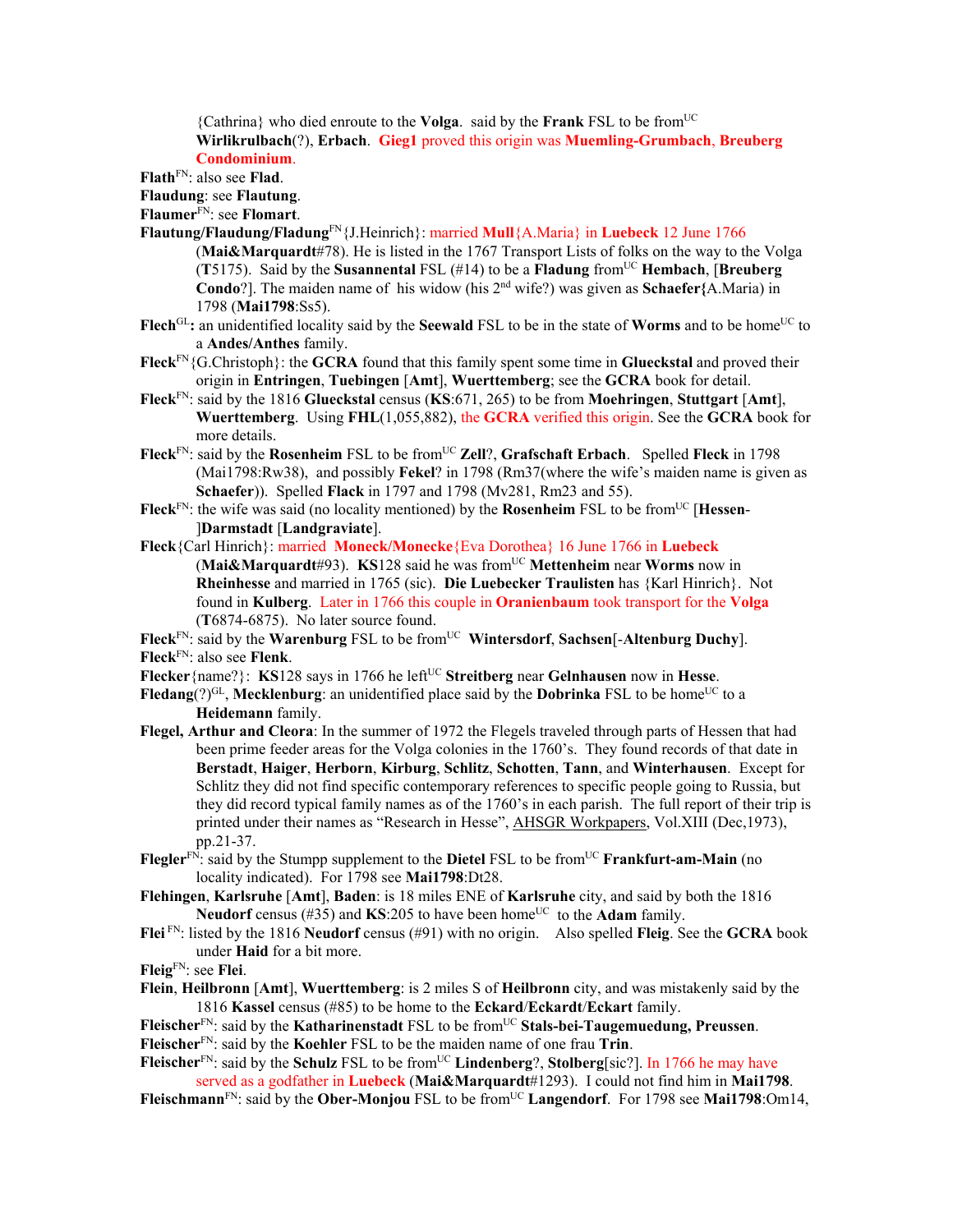28, 69.

- **Fleischmann** {Georg}: said by Recruiter Beauregard's list to have been from<sup>UC</sup> **Bamberg** [**Bishopric**] no locality mentioned (**Lk**157). I could not find him or any obvious descendants in **Mai1798**. (**Lk**68).
- **Fleischmann**{Catharina}: married **Schloder**{Joseph/Josef} in **Luebeck** 22 May 1766
- (**Mai&Marquardt**#59 & **KS**154). On 22 May 1766 they arrived in **Russia**, he said to be from **Bayern** (**Kulberg**4336). Later in 1766 with no children they took transport in **Oranienbaum** for the **Volga** (**T**4875-4876). Not found in any published FSL.
- **Fleischmann**{Catharina/Katharina}: married **Schloder**{Joseph/Josef} in **Luebeck** 22 May 1766 (**Mai&Marquardt**#59 & **KS**154). On 22 May 1766 they arrived in **Russia**, he said to be from **Bayern** (**Kulberg**4336). **Die Luebecker Traulisten** has 23 May 1766. **KS**154 has {Josef}. Later in 1766 {Joseph & Catharina} with no children they took transport in **Oranienbaum** for the **Volga** (**T**4875-4876). Not found in any published FSL.
- **Fleming**FN{Christoph}: said by the **Enders** FSL (#34) to be fromUC **Guben, Sachsen**. In 1798 the family name was spelled **Flemming** (**Mai1798**:En9).
- **Fleming**<sup>FN</sup>: frau Fleming (maiden name unknown) was said by the **Enders** FSL (#34) to be from<sup>UC</sup> **Schleswig-Holstein** (no locality mentioned).
- **Fleming** FN{J.Adam}: said by the **Jost** FSL to be a step-son living in the **Axt** household. I could not find this family in the 1798 Volga censuses.
- **Flemming**{Friedrich+w+5c}: **Kulberg**63 said they were from<sup>UC</sup> Wriezen. Not found in **T** or in any published FSL.
- **Flemming**[Gottlieb}: **KS**128 says he was from<sup>UC</sup> Buedingen now in Hesse married Triesch {Elisabeth} in **Buedingen** in 1765(sic). The **Buedingen** ML reports that the wedding took place on 18 March 1766 (**Mai&Marquardt**#443). I could not find them in any published FSL or in **Mai1798**.
- **Flemming**FN: see **Fleming**.
- **Flenk/Flech/Fleck** FN{Wendel}:Danish records say this Lutheran left Gravenland (Gravenlund in Schleswig?) arriving in Schleswig city in Jan. 1761; he and 3 daughters lived in Colony J6 "Julianaheede", Silkeborg Amt, last registered in Denmark in April 1763 (EEE p.402, for more see that). Said by the **Rosenheim** FSL to be fromUC **Schoenberg**?, **Grafschaft Erbach**. I could not identify them or any descendant in **Mai1798**.
- **Flensburg Amt**, **Schleswig Royal Duchy**: was host to many of the German colonies founded in what is now Denmark in the 1759-62 period. An excellent map is found in **EEE** at p.147.
- **Flensburg**, **Daenemark** [**Kingdom**]: said by the **Stahl-am-Tarlyk** FSL to be home<sup>UC</sup> to the Nilsen family. This and the next three entries are the same place.
- **Flensburg**GL, **Holstein**: some 41 miles NW of **Kiel**. Said by the **Enders** FSL to be homeUC to an **Endersen** family. Said by the **Merkel** FSL to be home<sup>UC</sup> to a **Zeiser** family. The **Doenhof Legler**s were here for a time in the early 1760s before going on to Russia.
- **Flensburg**GLactually was in the **Schleswig-Holstein Royal Duchy**. A map very useful for location is found in **EEE** at p.112.
- **Flensburg**, **Schleswig Royal Duchy**: the property of the Danish king this was a main gateway city for German colonists who came in the 1759-62 period. It was the main city for **Gottorf Amt** where many German colonies of that era were located. Very nice maps showing the location are found in **EEE** pp.112 and 131.
- **Flerzheim**GL, **Kurmainz**: an unidentified place said by the **Preuss** FSL to be home to a **Dienst** family. This probably is **Floersheim**, **Hesse**, some 7 miles E of **Mainz**.
- Fletschinger<sup>FN</sup>: said by the Keller FSL to be from<sup>UC</sup> Oberhofen. I could not find this family in the 1798 Volga censuses.
- **Flick**FN: this family name was found recorded in **Haiger** parish records during the years prior to 1767; see **Flegel** trip.
- **Fliegel**{M.Elisabeth}: a **Rosslau** ML says she was from<sup>UC</sup> **Rosslau** itself and married **Carl**{Gottfriedt} on 7 April 1766 (**Mai&Marquardt**#908). **KS**128 mistakenly says this was in 1765. Not found in any later record.
- Flieth<sup>GL</sup>, Etling: an unidentified place said by the **Bauer** FSL to be home<sup>UC</sup> to a **Krieg** family. Later spelled **Krieger**. There is a Flieth in **North Rhine-Westphalia** and one in **Brandenburg**.